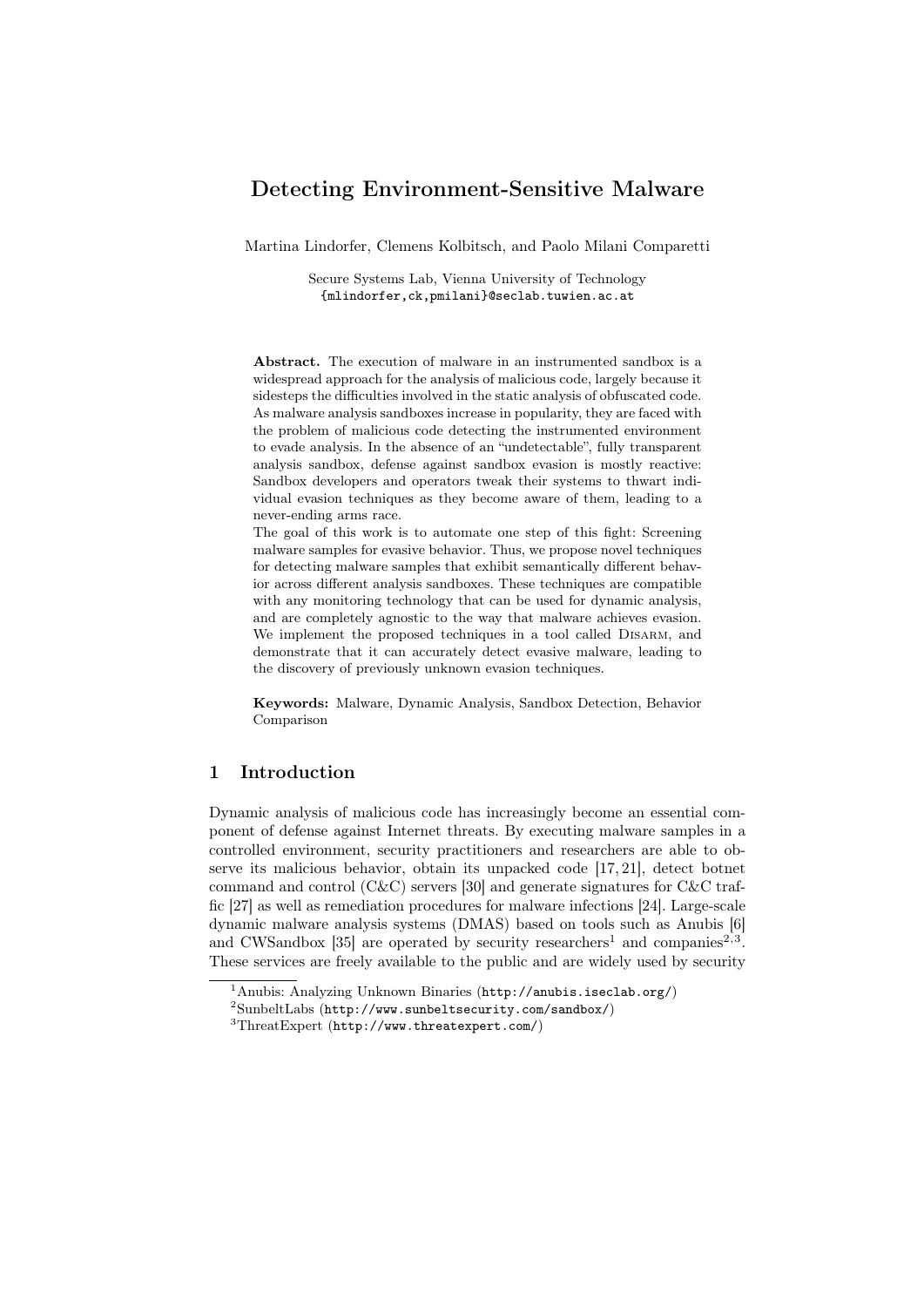practitioners around the world. In addition to these public-facing services, private malware analysis sandboxes are operated by a variety of security companies such as Anti-Virus vendors. Like most successful security technologies, malware analysis sandboxes have therefore attracted some attention from miscreants.

One way for malware to defeat dynamic analysis is to detect that it is running in an analysis sandbox rather than on a real user's system and refuse to perform its malicious function. For instance, code packers that include detection of virtual machines, such as Themida, will produce executables that exit immediately when run inside a virtual machine such as VMWare [20]. There are many characteristics of a sandbox environment that may be used to fingerprint it. In addition to using "red pills" that aim to detect widely deployed emulation or virtualization technology [29, 28, 25, 10, 11], malware authors can detect specific sandboxes by taking advantage of identifiers such as volume serial numbers or IP addresses. As we will discuss in Section 2, sandbox detection is not a theoretical problem; Table 1 holds a number of concrete examples of how malware samples have evaded analysis in our Anubis sandbox in the past.

One approach to defeating sandbox evasion is to try to build a transparent sandbox. That is, to construct an analysis environment that is indistinguishable from a real, commonly used production environment. This is the goal of systems such as Ether [9]. However, Garfinkel et al. [12] argue that it is fundamentally unfeasible to build a fully transparent virtual machine monitor, particularly if code running in the sandbox has access to the Internet and can therefore query a remote time source. In fact, Ether does not defend against timing attacks that use a remote time source, while Pek et al. [26] have introduced a tool called nEther that is able to detect Ether using local attacks. Even if transparent sandbox technology were available, a specific sandbox installation could be detectable based on the particular configuration of software that happens to be installed on the system, or based on identifiers such as the product IDs of installed software [4] or the universal identifiers of disk partitions.

Another approach relies on running a sample in multiple analysis sandboxes to detect deviations in behavior that may indicate evasion  $[8, 18, 2, 15]$ . This is the approach we use in this paper. For this, we run a malware sample in several sandboxes, obtaining a number of behavioral profiles that describe its behavior in each environment. We introduce novel techniques for normalizing and comparing behavioral profiles obtained in different sandboxes. This allows us to discard spurious differences in behavior and identify "environment-sensitive" samples that exhibit semantically different behavior. We implement the proposed techniques in a system called Disarm: DetectIng Sandbox-AwaRe Malware.

Disarm detects differences in behavior regardless of their cause, and is therefore completely agnostic to the way that malware may perform sandbox detection. Furthermore, it is also largely agnostic to the monitoring technologies used in the analysis sandboxes, since it does not require heavyweight, instruction-level instrumentation. Any monitoring technology that can detect persistent changes to system state at the operating system level can take advantage of our techniques.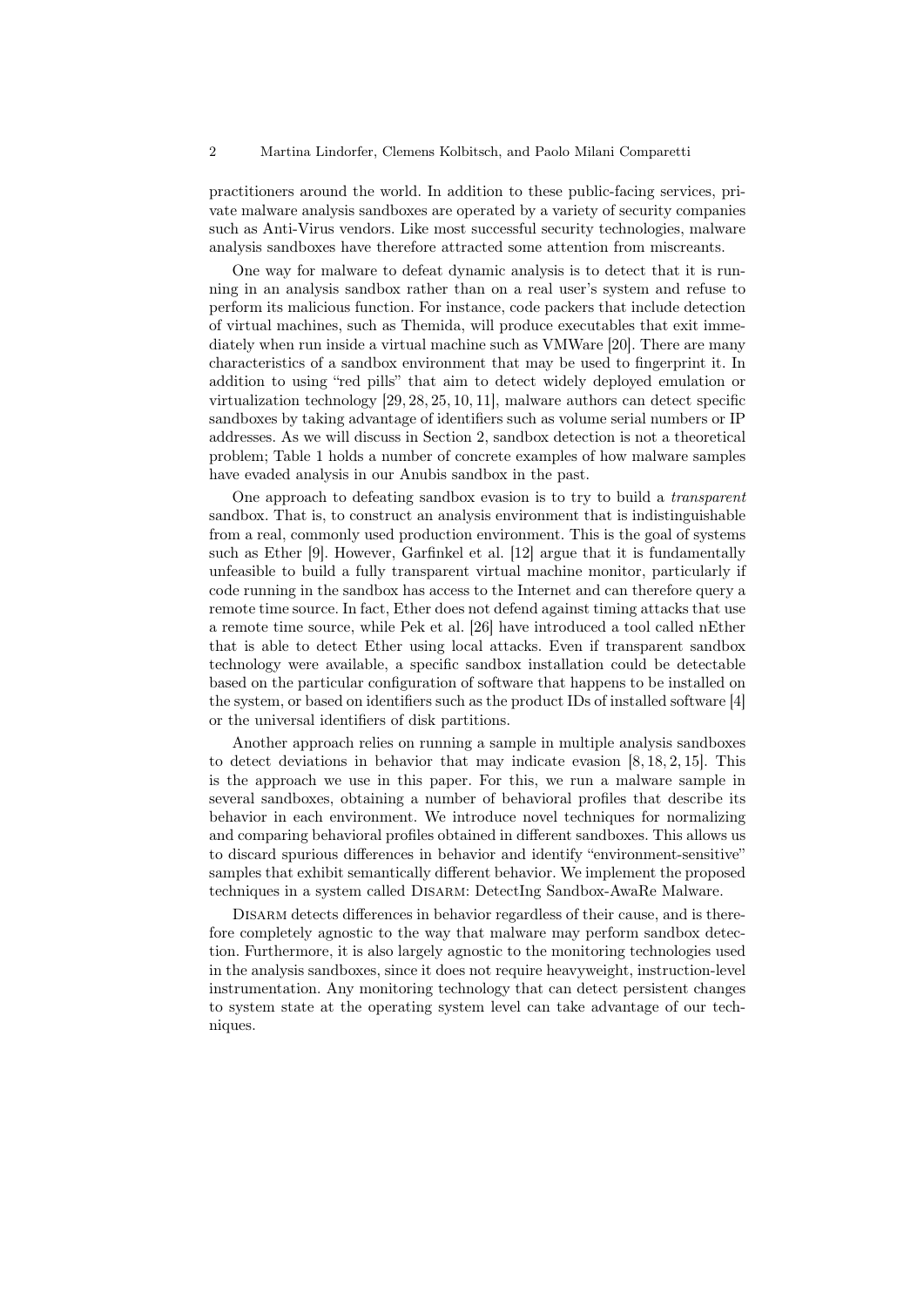Previous work on detecting and remediating analysis evasion has required fine-grained, instruction-level instrumentation [18, 15]. In our experience operating Anubis, a DMAS that processes tens of thousands of samples each day, we have found that large-scale deployment of instruction-level instrumentation is problematic. This is because it leads to an extremely slow emulated environment, to the point that some malware fail to perform network communication because of server-side timeouts. Furthermore, the produced log files are unmanageably large (up to half a Gigabyte for a single execution according to Kang et al. [18]). Disarm does not suffer from this limitation. This allows us to apply our techniques to a significant number of malware samples, revealing a variety of anti-analysis techniques.

Chen et al. [8] also performed a large-scale study of analysis-resistant malware. However, their work assumes that an executable is evading analysis whenever its executions differ by even a single persistent change. This assumption does not seem to hold on a dataset of modern malware: as we will show, about one in four malware samples we tested produced different persistent changes between multiple executions in the same sandbox. DISARM executes malware samples multiple times in each sandbox to establish a baseline for a sample's variation in behavior. Furthermore, we introduce behavior normalization and comparison techniques that allow us to eliminate spurious differences that do not correspond to semantically different behavior.

Disarm does not, however, automatically identify the root cause of a divergence in behavior. Samples we detect could therefore be further processed using previously proposed approaches to automatically determine how they evade analysis. For instance, the techniques proposed by Balzarotti et al. [2] can be used to automatically diagnose evasion techniques that are based on CPU emulation bugs. Differential slicing [15] is a more general technique that can likewise identify the root cause of a divergence, but it requires a human analyst to select a specific difference in behavior to be used as a starting point for analysis.

We evaluate DISARM using four sandboxes with two different monitoring technologies: In-the-box monitoring using a Windows device driver, and out-ofthe-box monitoring using Anubis. We tested the system on a dataset of over 1,500 samples, and identified over 400 samples that exhibit semantically different behavior in at least one of the sandboxes considered. Further investigation of these samples allowed us to identify a number of previously unknown techniques for evading our two monitoring technologies. Most of these evasion techniques can be trivially defeated with small changes to our analysis sandboxes. Furthermore, Disarm helped us to discover several issues with the configuration of software installed inside our sandboxes that, while unrelated to evasion, nonetheless prevent us from observing some malicious behavior.

To summarize, our contributions are the following:

– We introduce a system called Disarm for detecting environment-sensitive malware by comparing its behavior in multiple analysis sandboxes. DISARM is entirely agnostic to the root cause of the divergence in behavior, as well as to the specific monitoring technologies employed.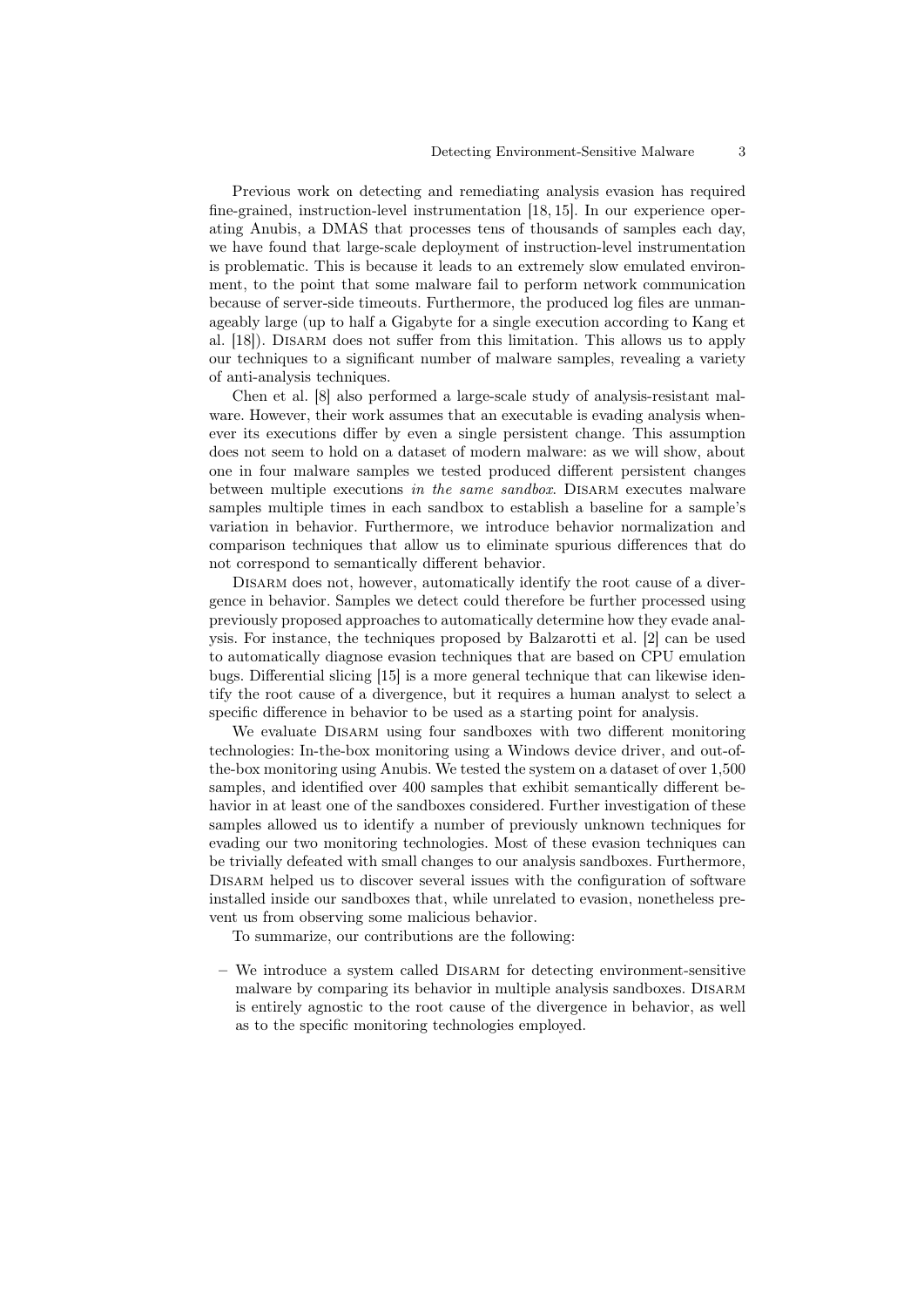- 4 Martina Lindorfer, Clemens Kolbitsch, and Paolo Milani Comparetti
	- We develop a number of novel techniques for normalizing and comparing behavior observed in different sandboxes, discarding spurious differences that do not correspond to semantically different behavior.
	- We tested Disarm by running over 1,500 malware samples in four different analysis sandboxes based on two monitoring technologies, and show that it can accurately detect environment-sensitive malware.
	- As a result of these experiments, we discovered a number of previously unknown analysis evasion techniques. Concretely, these findings will allow us to improve the analysis capabilities of the widely used Anubis service.

## 2 Motivation and Approach

To make the case for Disarm, we will provide a brief history of analysis evasion against Anubis. Anubis is a dynamic malware analysis system (DMAS) that is based on an instrumented Qemu [7] emulator. The main output of Anubis analysis is a human-readable report that describes the operating system level behavior of the analyzed executable. Our lab has been offering malware analysis with Anubis as a free service since February 2007. This service has over 2,000 registered users, has received submissions from 200,000 distinct IP addresses, and has already analyzed over 10,000,000 malware samples.

Public-facing analysis sandboxes such as Anubis are particularly vulnerable to detection, because attackers can probe the sandbox by submitting malware samples specifically designed to perform reconnaissance. Such samples can read out characteristics of the analysis sandbox and then use the analysis report produced by the sandbox to leak the results to the attacker. These characteristics can later be tested by malware that wishes to evade analysis. However, because of sharing of malware samples between sandbox operators, private sandboxes may also be vulnerable to reconnaissance [36], so long as they allow executed samples to contact the Internet and leak out the detected characteristics.

The first instance of Anubis evasion that we came across in the wild was a packer called OSC Binder that was released in September 2007 and advertised "anti-Anubis" features. Since then, we have become aware of a number of techniques used by malware to thwart Anubis analysis.

Chen et al. [8] have proposed a taxonomy of approaches that can be used by malware for the detection of analysis sandboxes. These are not limited to techniques that aim to detect virtualized [29] or emulated [28, 25] environments, but also include application-level detection of characteristic features of a sandbox, such as the presence of specific processes or executables in the system.

Table 1 shows a number of Anubis evasion techniques that we have become aware of over the years, classified according to an extended version of this taxonomy. Specifically, we added one abstraction (Network) and two classes of artifacts (Connectivity and Unique identifier) to the taxonomy. The unique identifier class is required because many of the detection techniques that have been used against Anubis are not targeted at detecting the monitoring technology used by Anubis, but a specific instance of that technology: The publicly accessible Anubis service. The connectivity class is required because the network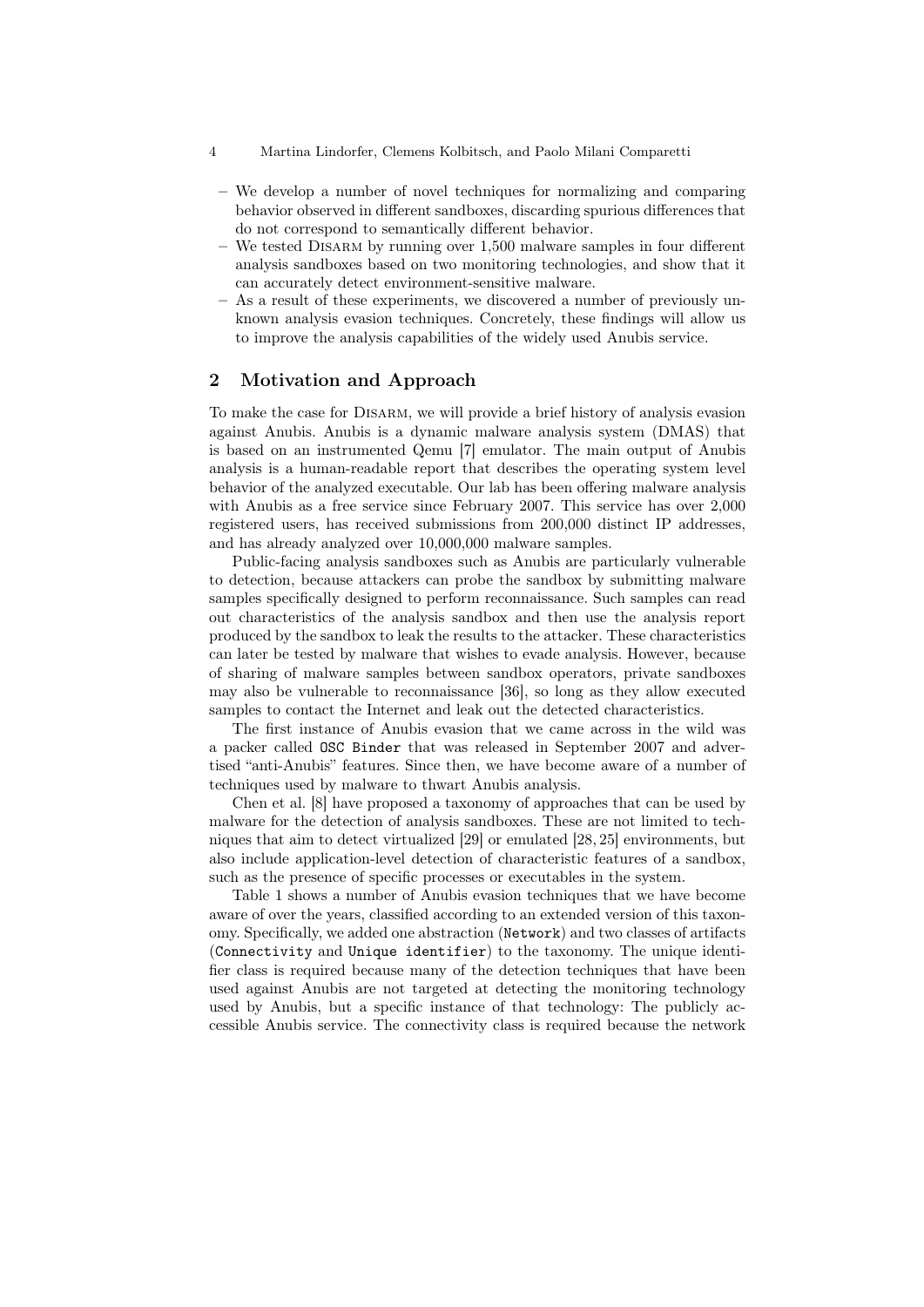| <b>Abstraction</b> Artifact |              | Test                                        |  |  |
|-----------------------------|--------------|---------------------------------------------|--|--|
| Hardware                    | unique id    | disk serial number [4]                      |  |  |
| Environment lexecution      |              | MOD $R/M$ emulation bug [25]                |  |  |
|                             |              | AAM instruction emulation bug               |  |  |
|                             | installation | $C:\csc\csc$ present                        |  |  |
|                             |              | username is "USER" [4]                      |  |  |
|                             |              | executable name is "sample.exe" $[4]$       |  |  |
| Application                 | execution    | popupkiller.exe process running             |  |  |
|                             | unique id    | windows product ID $[4]$                    |  |  |
|                             |              | computer name [4]                           |  |  |
|                             |              | volume serial number of system drive        |  |  |
|                             |              | hardware GUID                               |  |  |
|                             | connectivity | get current time from Yahoo home page       |  |  |
| Network                     |              | check Google SMTP server response string    |  |  |
|                             | unique id    | server-side IP address check $[36, 19, 16]$ |  |  |

Table 1. Anubis evasion techniques according to taxonomy [8] (extended).

configuration of a DMAS faces a trade-off between transparency and risk. It is typically necessary to allow malware samples some amount of network access to be able to observe interesting behavior. On the other hand, we need to prevent the samples from causing harm to the rest of the Internet. A malware sample, however, may detect that it is being provided only limited access to the Internet, and refuse to function. For instance, a DMAS needs to stop malware from sending SPAM. Rather than blocking the SMTP port altogether, it can redirect SMTP traffic to its own mail server. Some variants of the Cutwail SPAM engine detect this behavior by connecting to Gmail's SMTP servers and verifying that the server replies with a specific greeting message.

In the past we have mostly become aware of analysis evasion techniques "by accident". Some samples that evade Anubis have been brought to our attention by Anubis users, while a few Anubis evasion techniques have been discussed in hacker forums and security blogs. In a few instances the Anubis developers have made more deliberate efforts to identify evasion techniques. In one case, a collection of code packers were tested to determine whether and how they evaded Anubis. In another instance, we obtained a number of "red pills" generated by a fuzzer for CPU emulators [25], and fixed the bugs they identified.

In the arms race between malware analysis systems and malware samples that evade analysis, we need to be able to rely on more automation. For this, we require scalable tools to screen large numbers of malware samples for evasive behavior, regardless of the class of evasion techniques they employ. This is the role that DISARM aims to fill.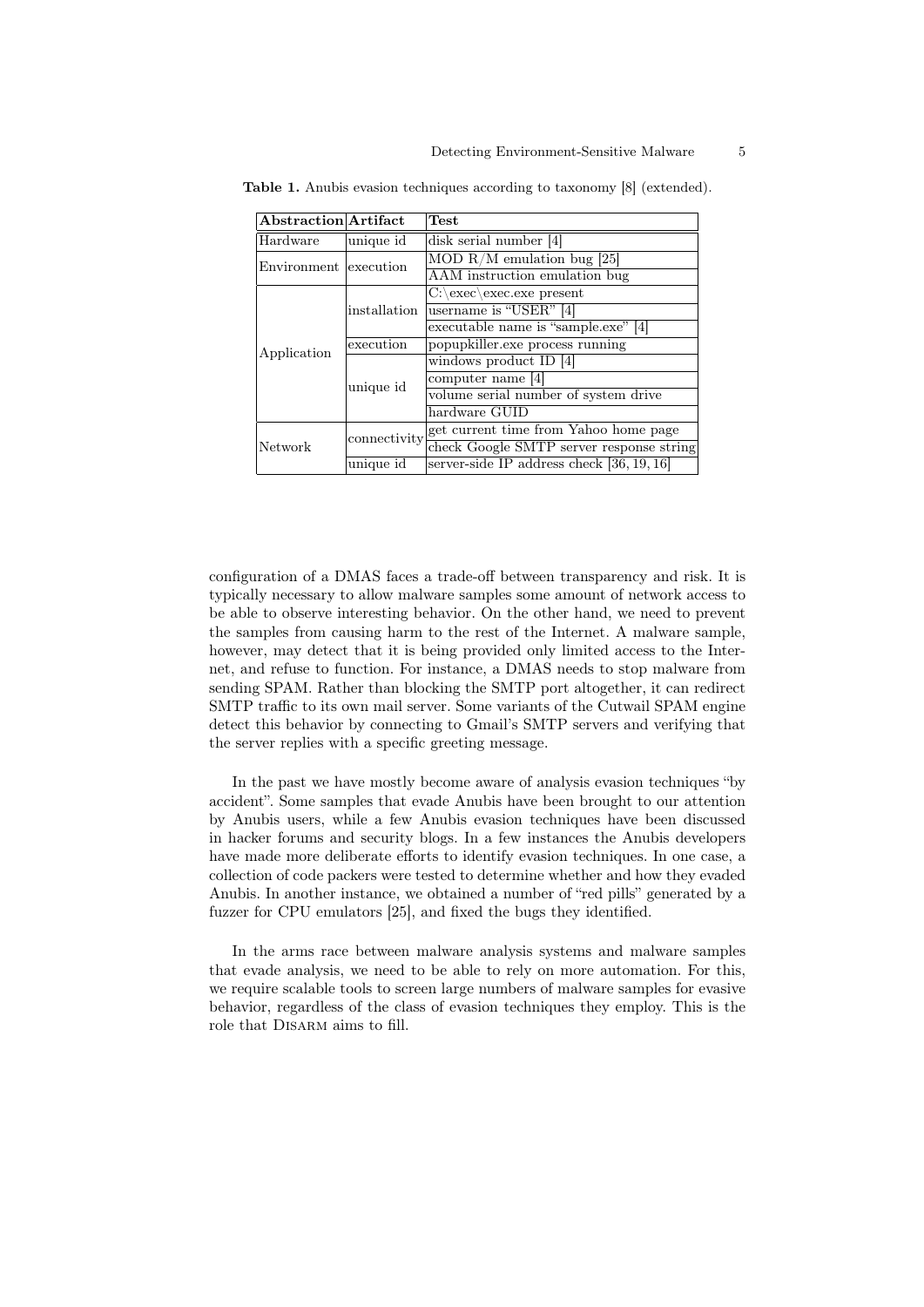

Fig. 1. System Architecture of Disarm.

#### 2.1 System Architecture

Disarm works in two phases, illustrated in Fig. 1. In the execution monitoring phase, a malware sample is executed in a number of analysis sandboxes. For the purpose of this paper, we define a sandbox as a combination of a monitoring technology with a system image: That is, a specific configuration of an operating system on a virtual disk. We execute a sample multiple times in each sandbox. The output of this execution monitoring provides us with the malware's behavior represented as a number of behavioral profiles (one for each execution). In the behavior comparison phase, we normalize the behavioral profiles to eliminate spurious differences. We then compute the distances between each pair of normalized behavioral profiles. Finally, we combine these distances into an evasion score, that is compared against a threshold to determine whether the malware displayed different behavior in any of the sandboxes. Samples that are classified as showing signs of evasion can then be further analyzed in order to identify new evasion techniques and make our sandboxes resilient against these attacks.

## 3 Execution Monitoring

We analyze malware behavior using two different monitoring technologies. The first is Anubis [6], which is an "out-of-the-box" monitoring technology that captures an executable's behavior from outside the Windows environment using an instrumented full system emulator. The second system uses "in-the-box" monitoring based on system call interception from inside the Windows environment. The idea is that by using two completely different monitoring technologies we are able to reveal sandbox evasion that targets a specific instrumentation technique. Furthermore, we employ sandboxes that use different Windows installations in order to detect evasion techniques that rely on application and configuration characteristics to identify analysis systems.

## 3.1 In-the-Box Monitoring

The Anubis system has been extensively described in previous work [6, 3]. For in-the-box monitoring, on the other hand, we use a custom-built system that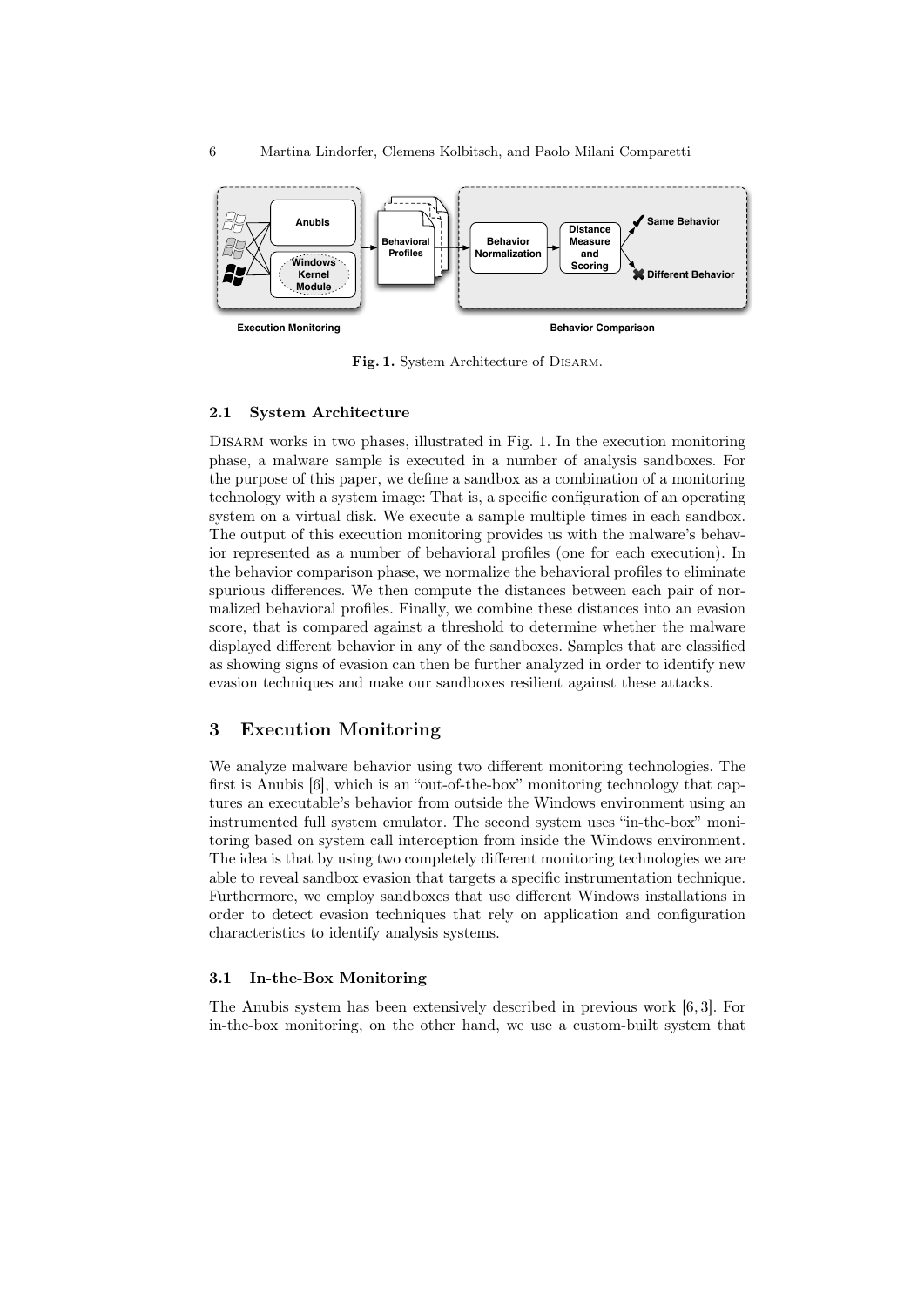provides lightweight monitoring of a malware's behavior at the system call level. To this end, we implemented a Microsoft Windows kernel module that intercepts system calls by hooking the entries of the System Service Dispatch Table (SSDT) [13]. This driver records the system call number, a timestamp and selected input parameters, before forwarding the call to the actual system call. After execution, the driver further records the output parameters and the return value. To log only relevant data, the driver maintains a list of processes related to the analyzed malware, and only logs calls originating from these processes. Events such as process creation, service creation, injection of threads into foreign processes, foreign memory writes, and mapping of memory into a foreign process, trigger the inclusion of new processes into the analysis. To maintain the integrity of our system, we prohibit the loading of any other drivers by not forwarding calls to NtLoadDriver and NtSetSystemInformation.

### 3.2 Behavior Representation

The analysis of samples with either monitoring technology leads to the creation of a number of analysis artifacts such as a human-readable report summarizing the observed behavior, a detailed log of system calls, a network traffic trace of all network communication performed by the malware, the malware's standard output and error as well as the content of any files generated during analysis. For the purpose of this work we chose to represent malware's system and networklevel behavior as a behavioral profile [3, 5]. A behavioral profile is extracted from system call and network traces and represents behavior as a set of features. Each feature represents an action on an operating system (OS) resource, and is identified by the type and name of the resource, the type of action and a boolean flag representing the success or failure of the action. For example, a feature could represent the successful creation of a file called C:\Windows\xyz.exe. For network-related features the resource name is a tuple  $\langle IP, domain\ name \rangle$ , representing the network endpoint that the malware sample is communicating with. We consider two network resources to be the same if *either one* of the IP or the domain name used to resolve the IP are the same. The reason is that fast-flux service networks [32] or DNS-based load balancing may lead malware to contact different IPs in different executions. Finally, each feature is tagged with a timestamp, representing the offset into the analysis run when the feature was first observed [5]. As we will see, this is essential to be able to compare behavior across monitoring technologies with vastly different performance overheads. The behavioral profiles used in [3] also include features that represent data-flow between OS resources. To maintain compatibility with lightweight monitoring technologies that cannot track the flow of data within the monitored programs, we do not consider such features in this work.

## 4 Behavior Comparison

When comparing behavioral profiles produced by different monitoring technologies, it is highly unlikely that they will contain the same amount of features. The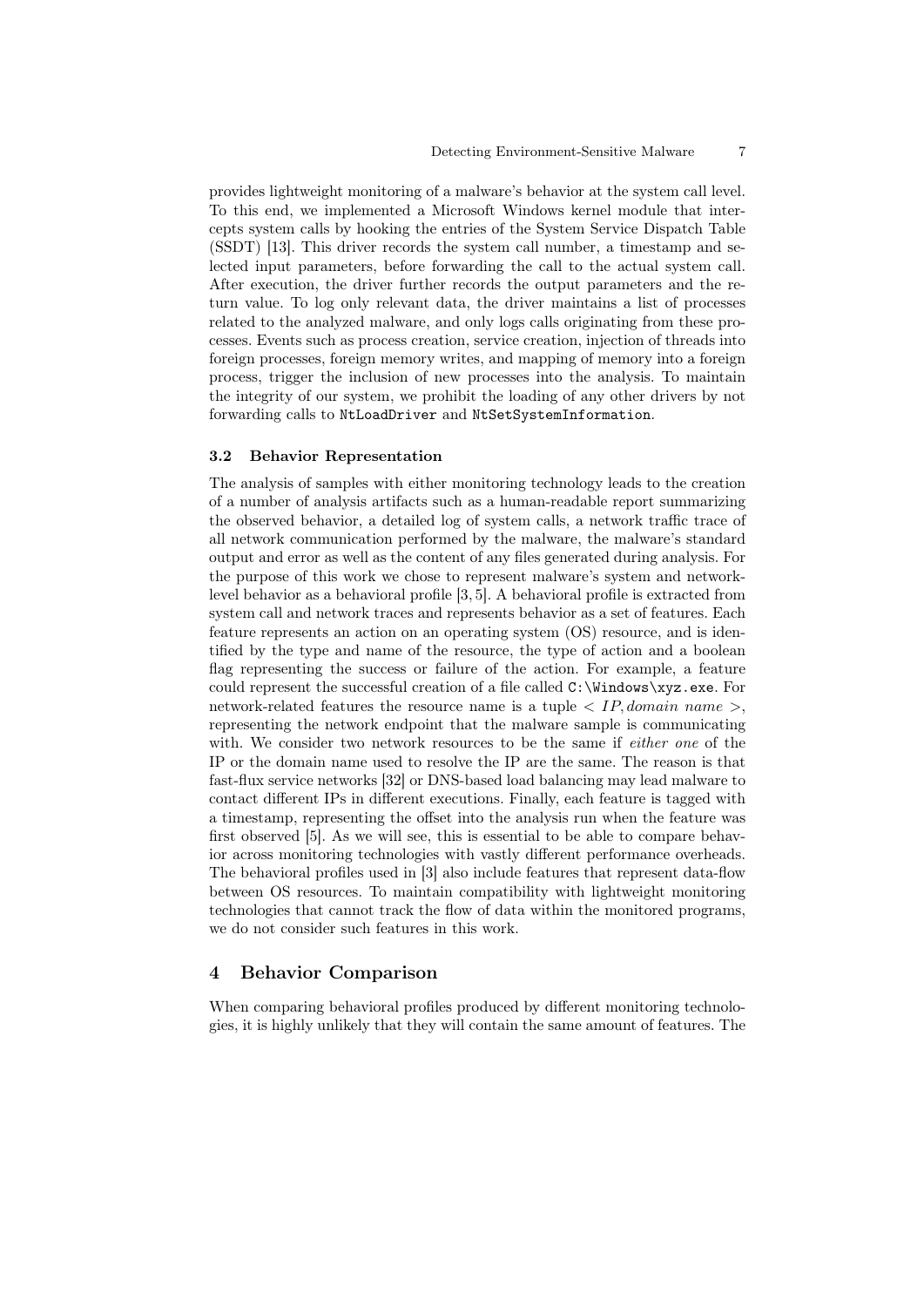reason is that each monitoring technology is likely to have significantly different runtime overheads, so a sample will not be able to execute the same number of actions on each system within a given amount of time. Nor can we simply increase the timeout on the slower system to compensate for this, since monitoring overheads may vary depending on the type of load. Thus, given two sandboxes  $\alpha$ and  $\beta$  and the behavioral profiles consisting of  $n_{\alpha}$  and  $n_{\beta}$  features respectively, DISARM only takes into account the first  $min(n_{\alpha}, n_{\beta})$  features from each profile, ordered by timestamp. In a few cases, however, this approach is not suitable. If the sample terminated on both sandboxes, or it terminated in sandbox  $\alpha$  and  $n_{\alpha} < n_{\beta}$ , we have to compare all features. This is necessary to identify samples that detect the analysis sandbox and immediately exit. Samples that detect a sandbox may instead choose to wait for the analysis timeout without performing any actions. We therefore also compare all features in cases where the sample exhibited "not much activity" in one of the sandboxes. For this, we use a threshold of 150 features, that covers the typical amount of activity performed during program startup. This is the threshold used by Bayer et al. [4], who in contrast observed 1,465 features in the average profile.

Not all features are of equal value for characterizing a malware's behavior. Disarm only takes into account features that correspond to persistent changes to the system state as well as features representing network activity. This includes writing to the file system, registry or network as well as starting and stopping processes and services. This is similar to the approach used in previous work [1, 8] and, as we will show in Section 5.1, it leads to a more accurate detection of semantically different behavior.

### 4.1 Behavior Normalization

In order to meaningfully compare behavioral profiles from different executions of a malware sample, we need to perform a number of normalization steps, mainly for the following two reasons: The first reason is that significant differences in behavior occur even when running an executable multiple times within the same sandbox. Many analysis runs exhibit non-determinism not only in malware behavior but also in behavior occurring inside Windows API functions, executables or services. The second reason is that we compare behavioral profiles obtained from different Windows installations. This is necessary to be able to identify samples that evade analysis by detecting a specific installation. Differences in the file system and registry, however, can result in numerous differences in the profiles. These spurious differences make it harder to detect semantically different behavior. Therefore, we perform the following normalizations on each profile.

Noise Reduction. In our experience even benign programs cause considerable differences when comparing profiles from different sandboxes. As a consequence, we captured the features generated by starting four benign Windows programs (notepad.exe, calc.exe, winmine.exe, mspaint.exe) on each sandbox, and consider them as "noise". These features are filtered out of all behavioral profiles. Similarly, we filter out the startup behavior of explorer.exe, iexplore.exe, cmd.exe, and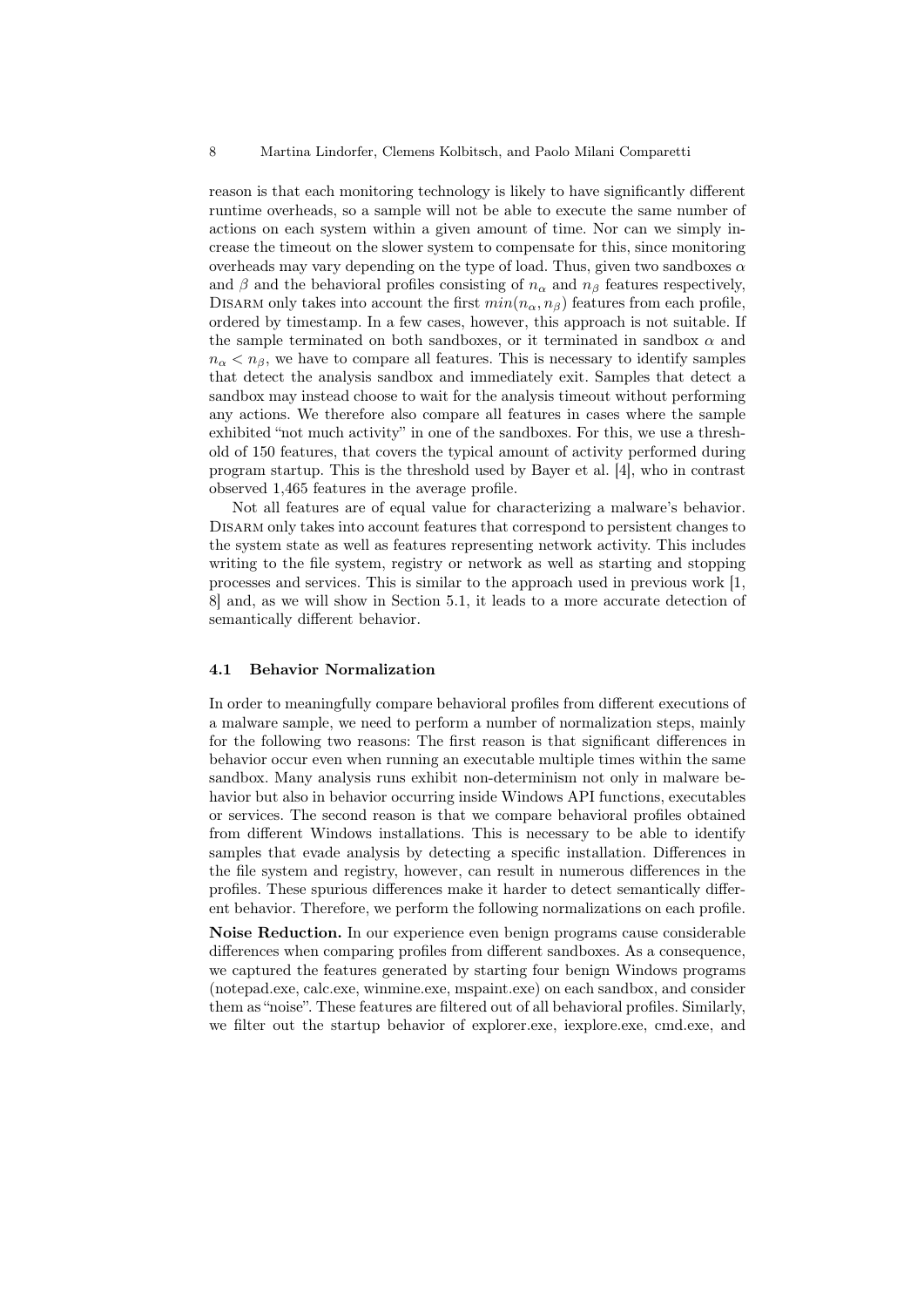Dr. Watson. This normalization eliminates a number of differences that are not directly related to malware behavior.

User Generalization. Programs can write to the user's home directory in C:\Documents and Settings\<username> without needing special privileges. Malware samples therefore often write files to this directory. In the registry, user specific data is stored in the key HKEY\_CURRENT\_USERS, which actually points to HKEY\_USERS\<SID>. The SID is a secure identifier created by the Windows setup program. It is unique for every user and system. Profiles from different systems certainly differ in the users SID and may also contain different usernames. We therefore generalize these values.

Environment Generalization. Other system specific values include hardware identifiers and cache paths. Furthermore, names of folders commonly accessed by malware, e.g. C:\Documents and Settings and C:\Program Files and their respective subfolders, depend on the language of the Windows installation. We generalize these identifiers and paths to eliminate differences not caused by malware behavior when comparing profiles from different Windows installations.

Randomization Detection. Malware samples often use random names when creating new files or registry keys. Since Disarm executes each sample multiple times in each sandbox, we can detect this behavior by comparing profiles obtained in the same sandbox. Like the authors of MIST [33], we assume that the path and extension of a file are more stable than the filename. As a consequence, we detect all created resources (in the filesystem or registry) that are equal in path and extension but differ in name. If the same set of actions is performed on these resources in all executions, we assume that the resource names are random. We can thus generalize the profiles by replacing the random names with a special token.

Repetition Detection. Some types of malware perform the same actions on different resources over and over again. For instance, file infectors perform a scan of the filesystem to find executables to infect. This behavior leads to a high number of features, but in reality only represents one malicious behavior. Furthermore, these features are highly dependent on a sandbox's file system and registry structure. To generalize these features, we take into account actions that request directory listings or enumerate registry keys. We also consider the arguments that are passed to the enumeration action, for example queries for files with extension ".exe". For each such query, we examine all actions on resources that match the query. If we find any actions (such as a file write) that are performed on three or more such resources, we create a generalized resource in the queried directory and assign these actions to it.

Filesystem and Registry Generalization. For each sandbox, we create a snapshot of the Windows image's state at analysis start. This snapshot includes a list of all files, a dump of the registry, and information about the environment. We use this information to generalize the user and the environment. We can also use this information to view a profile obtained from running on one image in the context of another image. This allows us to remove actions that would be impossible or unnecessary in the other image. That is, we ignore the creation of a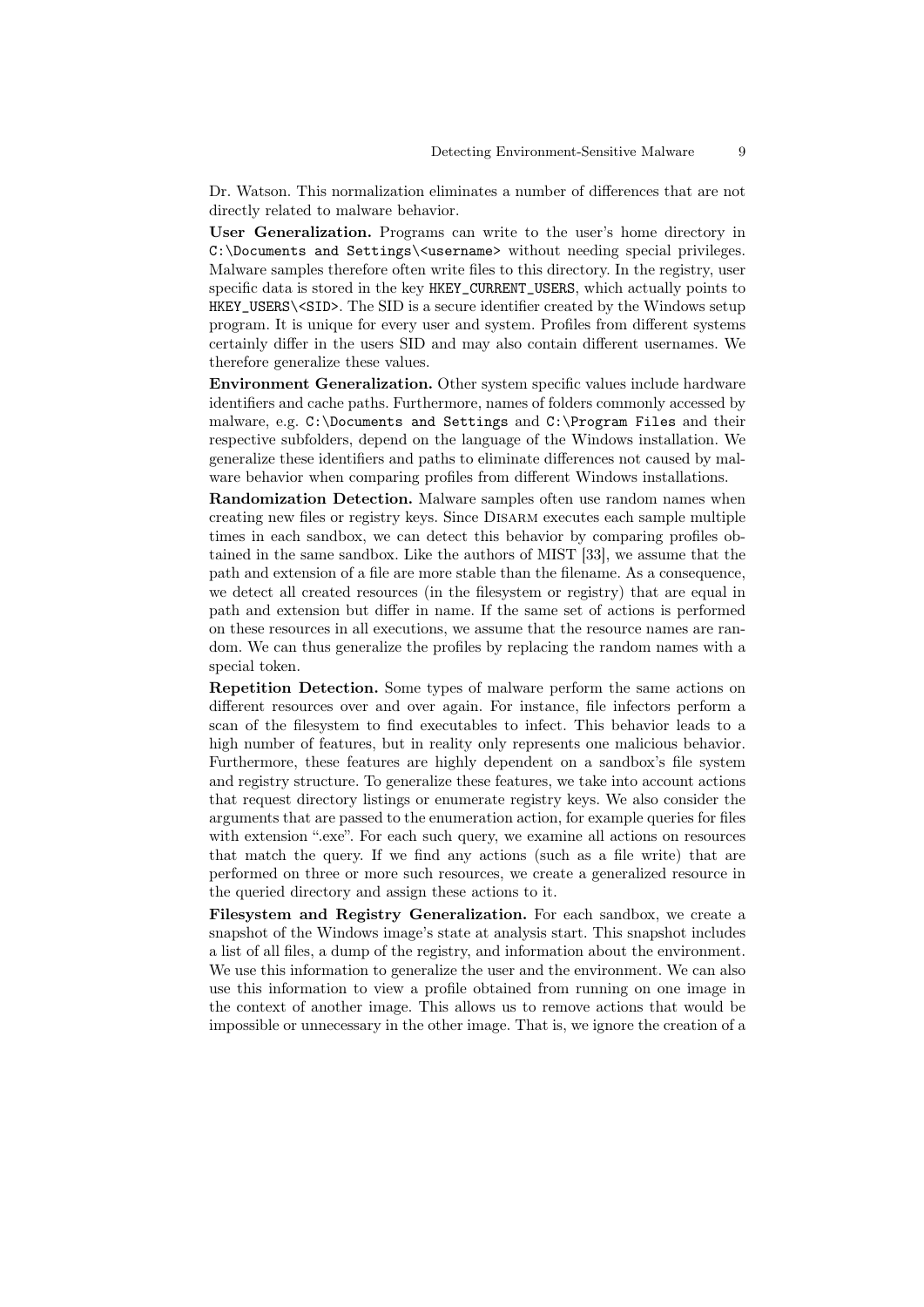resource that already exists in the other image and, conversely, the modification or deletion of a resource that doesn't exist in the other image.

#### 4.2 Distance Measure and Scoring

The actions in our behavioral profiles are represented as a set of string features. We thus compare two behavioral profiles using the Jaccard distance [14]:

$$
J(a, b) = 1 - |a \cap b| / |a \cup b|.
$$
 (1)

Balzarotti et al. [2] observed that two executions of the same malware program can lead to different execution runs. Our own experiments reveal that about 25 % of samples execute at least one different persistent action between multiple executions in the same sandbox. Because of this, we cannot simply consider a high distance score as an indication of evasion. Instead, we consider the deviations in behavior observed within a sandbox as a baseline for variations observed when comparing behavior across different sandboxes. We therefore calculate an evasion score defined as:

$$
E = \max_{1 < i < n} \left\{ \max_{1 < j < n, i \neq j} \left\{ \text{distance}(i, j) - \max\{\text{diameter}(i), \text{diameter}(j)\} \right\} \right\}. \tag{2}
$$

Here, diameter $(i)$  is the full linkage (maximum) distance between executions in sandbox i, while distance $(i, j)$  is the full linkage (maximum) distance between all executions in sandboxes  $i$  and  $j$ . The evasion score is thus the difference between the maximum inter-sandbox distance and the maximum intra-sandbox distance. The evasion score is in the interval [0,1], with 0 representing the same behavior and 1 representing completely different behavior. If this score exceeds an evasion threshold, Disarm declares that the malware has performed semantically different behavior in one of the sandboxes.

## 5 Evaluation

To evaluate the proposed approach, we tested our system using our two monitoring technologies and three different operating system images. Table 2 summarizes the most important characteristics of the four sandboxes we employed. To simplify deployment, we ran the driver-based sandboxes inside an unmodified Qemu emulator (version 0.11), rather than on a physical system. This limits our ability to detect evasion techniques targeted against Qemu CPU emulation bugs that may be present in both monitoring technologies. In the future, we plan to extend our driver-based monitoring system to automatically analyze samples on a physical system. For this, we need to be able to reset the system to a fresh state after each analysis. As an alternative, we could instead use an existing DMAS such as CWSandbox, that already provides such functionality.

In the following we will refer to the sandboxes used for evaluation by the names shown in the first column of Table 2. The first image, used in the Anubis and Admin sandboxes, was an image recently used in the Anubis system.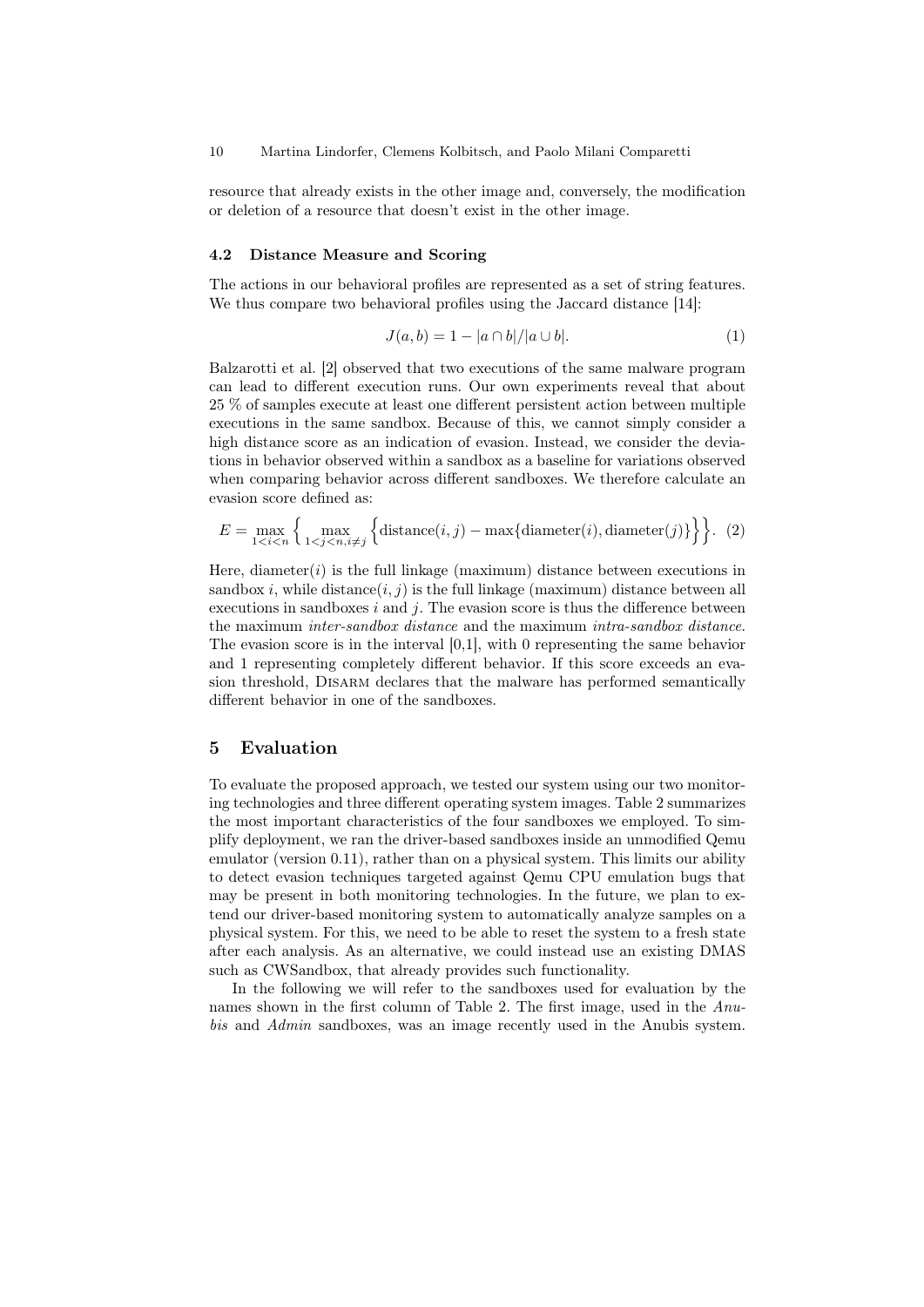|        | Monitoring                                     | <b>Image Characteristics</b>             |          |          |
|--------|------------------------------------------------|------------------------------------------|----------|----------|
|        | $ \mathbf{Sandbox} \mathbf{\hat{T}echnology}}$ | Software                                 | Username | Language |
| Anubis | Anubis                                         | Windows XP Service Pack 3, Administrator |          | English  |
|        |                                                | Internet Explorer 6                      |          |          |
| Admin  | Driver                                         | same Windows image as Anubis             |          |          |
| User   | Driver                                         | Windows XP Service Pack 3,               | User     | English  |
|        |                                                | Internet Explorer 7, .NET                |          |          |
|        |                                                | framework, Java Runtime En-              |          |          |
|        |                                                | vironment, Microsoft Office              |          |          |
| German | Driver                                         | Windows XP Service Pack 2, Administrator |          | German   |
|        |                                                | Internet Explorer 6, Java                |          |          |
|        |                                                | Runtime Environment                      |          |          |

Table 2. Sandboxes used for evaluation.

We selected two additional images that included a significantly different software configuration. The three images differ in the language localization, the username under which the malware is running, as well as the available software and software versions. Each sample is analyzed three times in each of the four different sandboxes, resulting in a total of 12 runs per sample.

### 5.1 Training Dataset

To develop our techniques and select a threshold for evasion detection, we created a small, labeled training set. For this, we selected 175 malware samples among those submitted to Anubis in August 2010. To ensure this small dataset was as diverse as possible, we selected samples belonging to 175 different malware families, based on virus labels from Kaspersky Anti-Virus. Furthermore, we included ten additional samples based on comments from Anubis users, for a total of 185 samples.

To establish a "ground truth" for the training set we manually inspected the generated behavioral profiles and in a few cases even the binaries themselves. Manual classification of these samples showed that 43 (23.24 %) displayed different behavior in at least one of the sandboxes. These samples were further split into four groups: samples evading Anubis, samples evading our driver, samples requiring the .NET framework and therefore only working in the User sandbox (see Table 2), samples not working in the German sandbox due to hardcoded paths, and samples showing different behavior due to various other installation characteristics (e.g. the missing installation of Java in the Anubis image). Table 3 summarizes the amount of samples for each class.

Our techniques succeeded in assigning low evasion scores to samples with the same behavior and high scores to samples displaying different behavior. To visualize these results, we plotted the maximum diameter against the maximum distance discussed in Section 4.2 in Fig. 2. The overall score can be seen as the distance of each point from the diagonal. Points close to the diagonal represent samples with low scores, while points farther away from the diagonal represent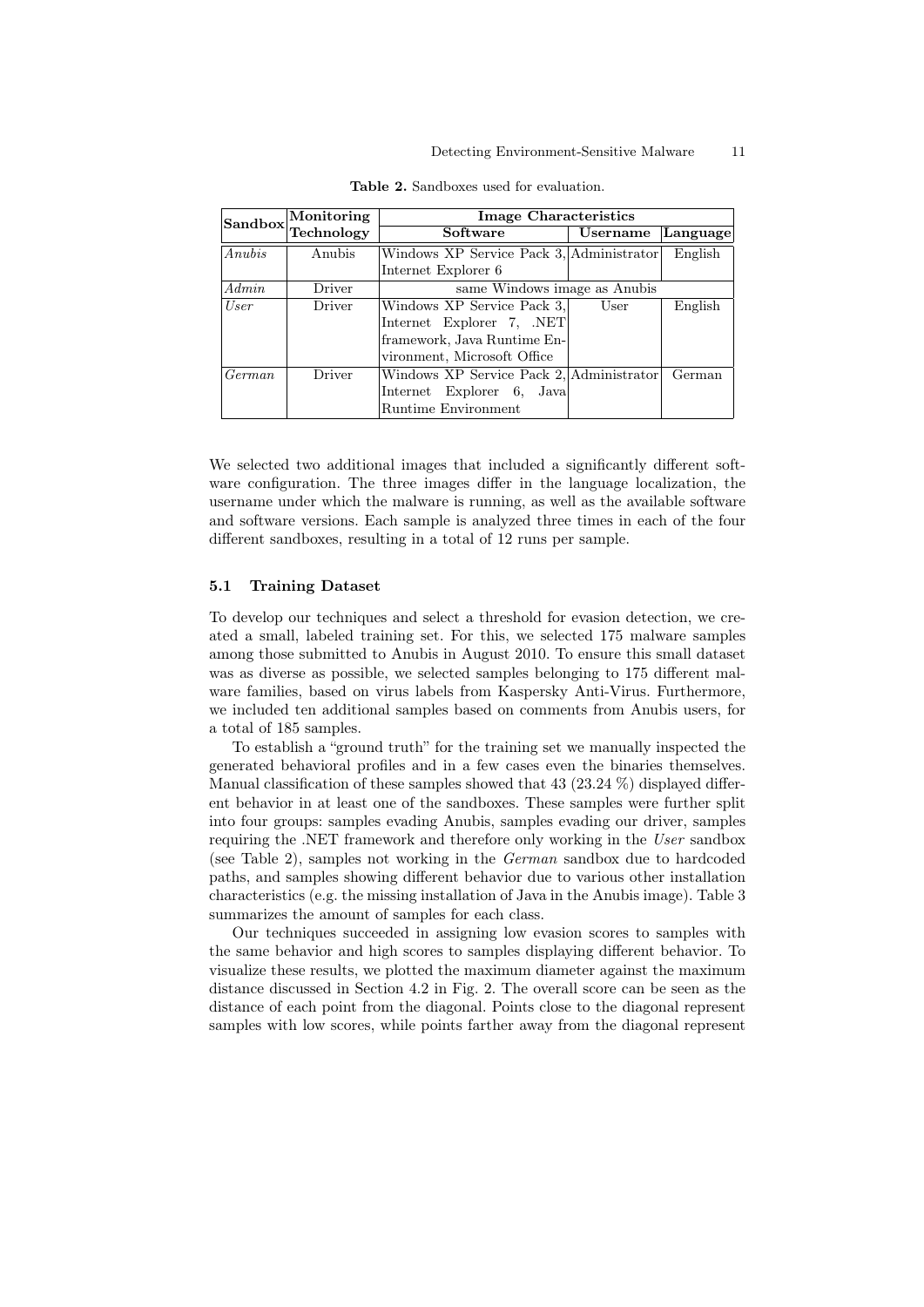Table 3. Observed behavioral differences in the training set.

|          | Description of behavior                           |
|----------|---------------------------------------------------|
|          | 76.76 $\%$ 142 same behavior                      |
|          | 9.19 $\%$ 17 evasion of Anubis                    |
|          | 5.41 $\%$ 10. NET environment required            |
|          | $3.24\%$ 6 evasion of our driver                  |
| $3.24\%$ | 6 different behavior due to other characteristics |
| $2.16\%$ | $4 not$ working in the German environment         |
|          |                                                   |



Fig. 2. Maximum diameter (intra-sandbox distance) vs. maximum distance (intersandbox distance) with thresholds  $(0.4, 0.5, 0.6)$ .

samples with high scores. Points close to the y-axis are samples exhibiting little variation between analysis runs in the same sandbox. This is the case for the larger part of our training set, confirming the effectiveness of our normalization techniques. Only 8.11 % display a maximum intra-sandbox variation greater than 0.1 as a result of non-deterministic behavior such as crashes that occur only in some executions.

In Fig. 2, the samples classified as exhibiting different behavior are displayed as filled points, while those with the same behavior are displayed as empty points. Threshold candidates are displayed as parallels to the diagonal. For the training set a threshold of 0.4 results in detecting all samples with different behavior, while incorrectly classifying only one sample.

To measure the effect of the various normalization steps on the results, we calculate the proportion of correctly classified samples in the training set for each possible threshold. This metric, called accuracy, is defined as follows:

$$
accuracy = \frac{|True\;Positives| + |True\;Negatives|}{|All\;Samples|} \cdot 100. \tag{3}
$$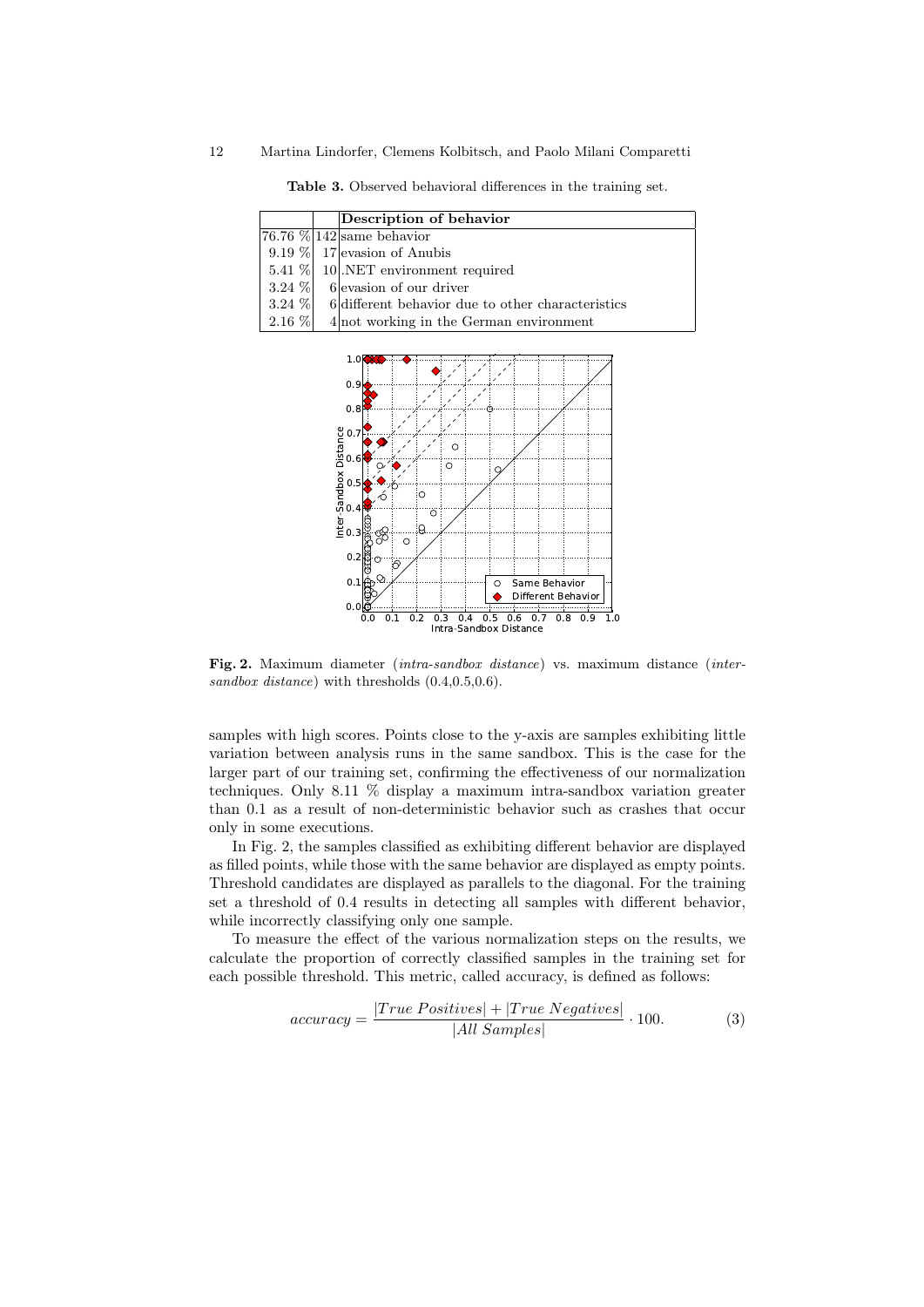

Fig. 3. Overall accuracy for each normalization step at thresholds [0,1].

We applied the normalization steps, as described in Section 4.1 in ascending order and calculated the accuracy for each step (see Fig. 3): no normalization (*default*), the removal of noise (*noise*), the generalization of user-specific artifacts (*user*), the generalization of environment-specific artifacts (*environment*), the detection and generalization of random names (random), the detection of repetitions (repetitions), and the generalization of missing filesystem and registry resources (missing).

Overall we achieved an accuracy of more than 95 % for thresholds between 0.3 and 0.6, with the highest accuracy of 99.5 % at the chosen threshold of 0.4. Every normalization step improved the accuracy to some degree, with the removal of noise and the generalization of user and environment yielding the largest improvements. As we discussed in Section 4, DISARM considers persistent actions for the behavioral comparison. If we instead consider all actions, we obtain a maximum accuracy of 89.2 %.

## 5.2 Large Scale Test

We tested DISARM on a larger dataset of 1,686 samples submitted to Anubis between December 2010 and March 2011. We selected a maximum of five samples per sample family as classified by Kaspersky to make sure this dataset is diverse. We used the evasion threshold of 0.4 selected in the previous section. Note that, since we do not have a ground truth for this dataset, we are unable to provide an accuracy score.

In this dataset, a total of 431 (25.56 %) samples resulted in an evasion score above the threshold. Table 4 breaks these results down for each pair of sandboxes. The sandboxes Anubis and Admin use the same Windows image. We can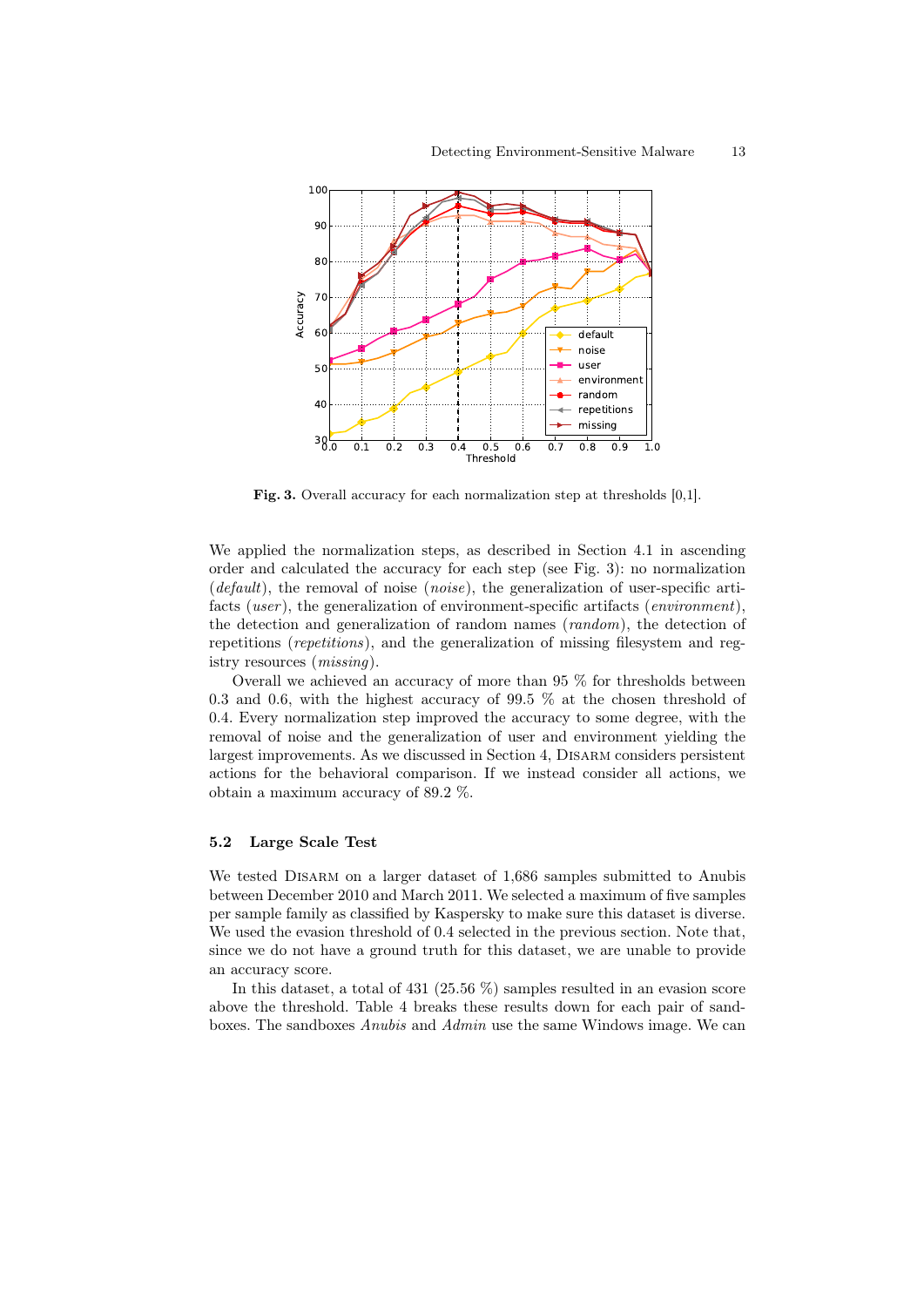Table 4. Samples with evasion scores above the threshold of 0.4 for each pair of sandboxes.

|        | Anubis | Admin                                                                                                                                        | User              | German            |
|--------|--------|----------------------------------------------------------------------------------------------------------------------------------------------|-------------------|-------------------|
| Anubis |        | $\left 252\right\rangle(14.95\ \%\right)\left 333\right\rangle(19.75\ \%\right)\left 303\right\rangle(17.97\ \%\right)\left 30\right\rangle$ |                   |                   |
| Admin  |        |                                                                                                                                              | $(7.18\%)$<br>121 | $(3.44\%)$<br>58  |
| User   |        |                                                                                                                                              |                   | $(8.19\%)$<br>138 |
| German |        |                                                                                                                                              |                   |                   |

Table 5. Samples with at least one different persistent action for each pair of sandboxes.

|        | Anubis | Admin | User                                                              | German                      |
|--------|--------|-------|-------------------------------------------------------------------|-----------------------------|
|        |        |       | Anubis 391 (23.19%) 729 (43.24%) 733 (43.48%) 755 (44.78%)        |                             |
| Admin  |        |       | $\boxed{440 \ (26.10\%) \,  727 \ (43.12\%) \,  730 \ (43.30\%)}$ |                             |
| User   |        |       | 443                                                               | $(26.28\%)$ 780 $(46.26\%)$ |
| German |        |       |                                                                   | $ 435 \quad (25.80\%) $     |

therefore attribute these results to evasion of one of the monitoring technologies employed. Conversely, different behavior for any combination of Admin, User and German indicates evasion or environment sensitivity related to differences in the Windows environment. The results for Anubis-User and Anubis-German are a combination of both factors and therefore produce the highest rates of evasion.

Table 5 demonstrates that simply assuming a malware sample is evading an analysis sandbox whenever two executions differ by as little as a single persistent action (as was done in [8]) leads to misleading results. Close to one quarter of samples display some difference in behavior even among executions in the same sandbox. The problem is further exacerbated when considering different sandboxes: Overall 990 samples (58.72 %) behave differently in at least one sandbox according to this criterion.<sup>4</sup>

### 5.3 Qualitative Results

To get a feeling for differences causing a high ranking in our behavior comparison, we manually examined randomly selected samples with an evasion score above our threshold. The following examples illustrate how DISARM succeeded in uncovering new methods used by malware to detect the presence of Anubis, as well as pointing out ways to improve the configuration of the Windows images in our analysis sandboxes.

Anubis Evasion. We found several timing-sensitive samples, that evade analysis by detecting that the environment in which they are running is much slower than a real system. For this, they use the GetTickCount API call before and

<sup>4</sup>To allow for a fair comparison across different Windows images, we applied our user and environment normalization and ignored network activity.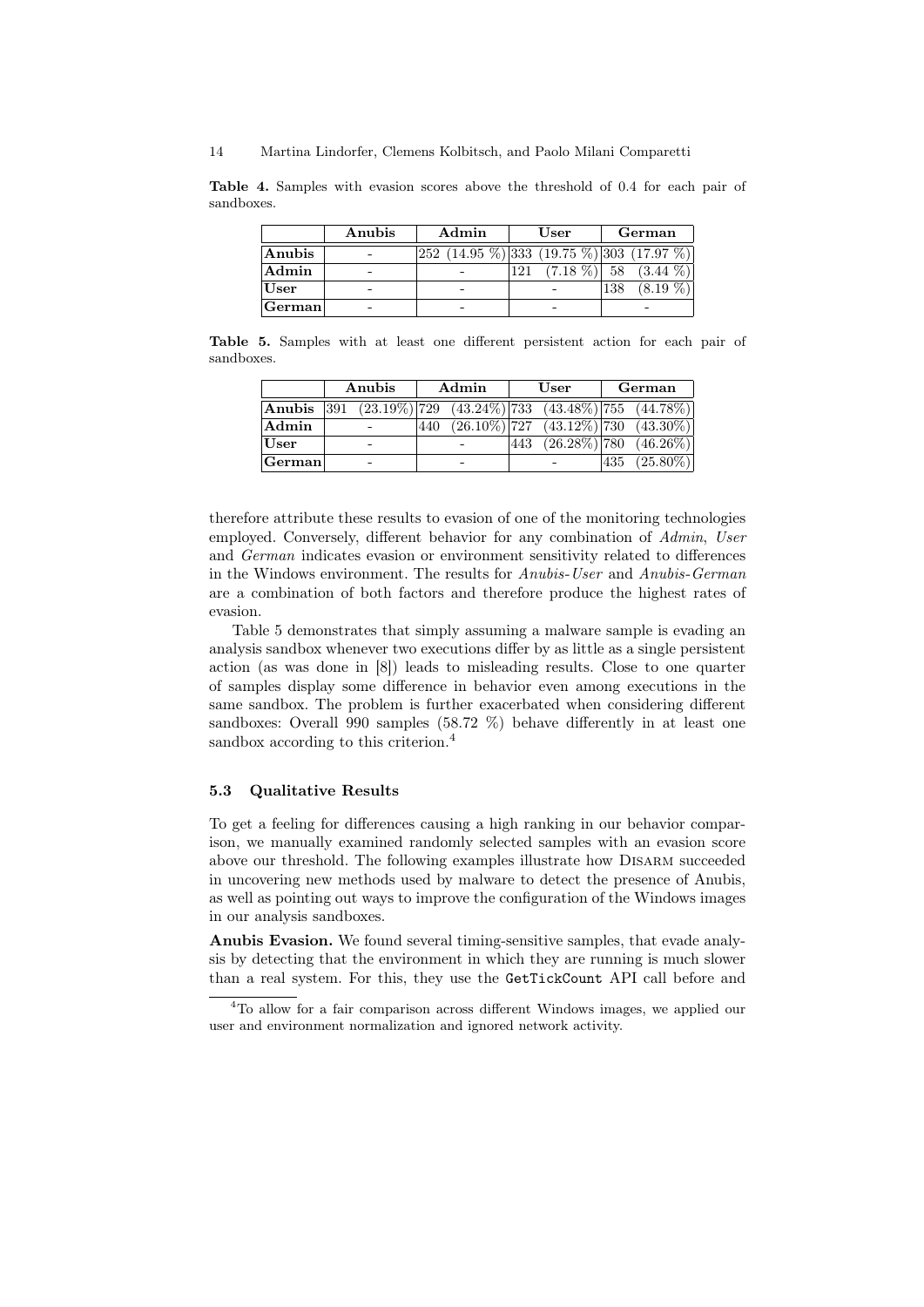after executing several benign calls such as GetCommandLine. If the difference exceeds a threshold, these samples do not exhibit malicious behavior. We are able to detect these samples because our in-the-box monitoring technology, despite running inside Qemu, is much faster than Anubis and does not exceed the specified thresholds. This further highlights the importance of evasion detection techniques that are compatible with lightweight instrumentation. Among these samples were representatives of several well known malware families such as Zeus, Virut, Agent and Rbot.

Win32.Packed.Krap.ag.5 and Win32.TrojanSpy.Banker.9 evade Anubis by checking if the parent process is explorer.exe. In Anubis samples are started by an analysis daemon, which terminates right away. Thus, this condition is not met and these samples exit without performing any malicious activity.

To render known evasion techniques ineffective, Anubis already randomizes a number of identifiers at each execution, such as those listed in Table 1. This is implemented by intercepting the calls to known sources for this information and forging the results. Inspecting samples detected by Disarm, however, reveals that this feature needs to be improved. Several samples query a machine GUID stored in HKLM\SOFTWARE\MICROSOFT\CRYPTOGRAPHY\MACHINEGUID, that is not yet covered by Anubis randomization.<sup>5</sup> In other cases, the randomization was insufficient to prevent evasion. Trojan-Clicker.Win32.Wistler.d detected Anubis by querying the computer name. Currently our computer names have the format "pc" followed by a random number. Clearly, we need to implement stronger randomization of this identifier. Finally, malware can also detect Anubis by checking the hard drive manufacturer information. The randomization feature of Anubis already intercepts the device control code IOCTL\_STORAGE\_QUERY\_PROPERTY and the system call NtQueryVolumeInformationFile and forges the return information. Some samples, however, were able to bypass this randomization by instead using the device control code DFP\_RECEIVE\_DRIVE\_DATA to retrieve the hard drive serial number and manufacturer.

Environment Sensitivity. The results of our evaluation also exposed various configuration flaws in the image currently used in Anubis. In this image, third party extensions for Internet Explorer are disabled. AdWare. Win32.InstantBuzz queries this setting and terminates with a popup asking the user to enable browser extensions. Four samples, e.g. Trojan.Win32.Powp.gen, infect the system by replacing the Java Update Scheduler. Clearly, they can only show this behavior in the sandboxes in which the Java Runtime Environment is installed. Microsoft Office is only installed in one of our sandboxes and is targeted by Worm. Win32. Mixor. P2P-Worm. Win32. Tibick.c queries the registry for the presence of a file-sharing application and fails on images where the Kazaa file-sharing program is not installed. Using this insight we are able to modify the image used in Anubis in order to observe a wider variety of malware behavior.

Driver Evasion. We prevent samples from loading drivers in order to maintain the integrity of our kernel module. Nonetheless, we found samples that not

 $5$ Note that this is a different identifier than the hardware GUID listed in Table 1, which Anubis already randomizes.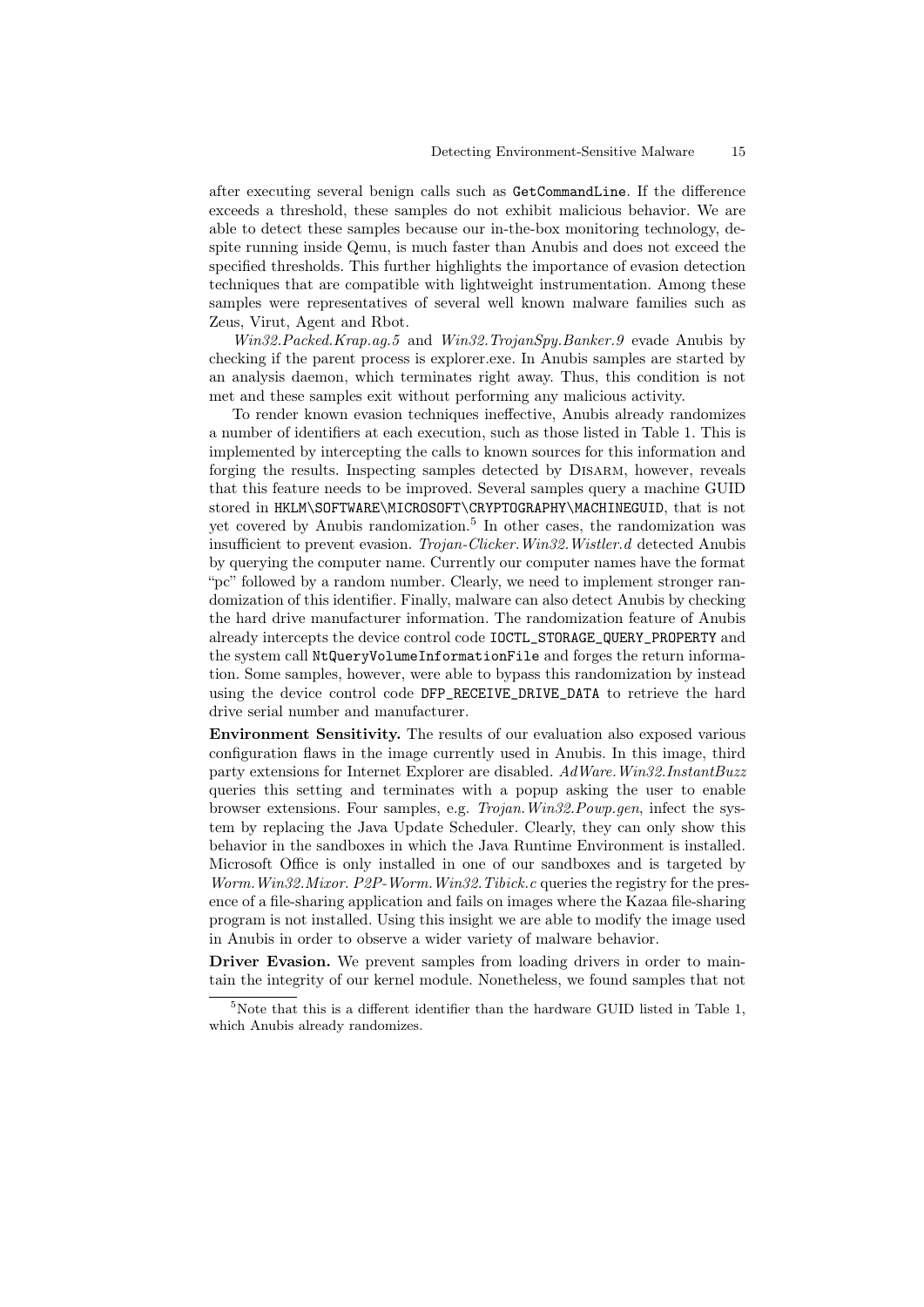only detect our logging mechanism, but also actively tamper with our SSDT hooks. At least 20 samples employ mechanisms to restore the hooks to their original addresses and therefore disable the logging in the driver. This can be done from user space by directly accessing \device\physicalmemory and restoring the values in the SSDT with the original values read from the ntoskrnl.exe disk image [31]. Another ten samples achieve the same effect by using the undocumented function NtSystemDebugControl to directly access kernel memory. These techniques are employed by several popular malware families such as Palevo/Butterfly, Bredolab, GameThief and Bifrose, probably as a countermeasure against Anti-Virus solutions. By disabling access to kernel memory and instrumenting additional system calls, it is possible for us to harden our driver against such techniques, so long as the kernel is not vulnerable to privilegeescalation vulnerabilities.

False Positives. False positives were caused by samples from the Sality family. This virus creates registry keys and sets registry values whose name depends on the currently logged in user: HKCU\SOFTWARE\AASPPAPMMXKVS\A1\_0 for "Administrator" and HKCU\SOFTWARE\APCR\U1\_0 for "User". This behavior is not random and not directly related to the user name and therefore undetected by our normalization.

#### 5.4 Limitations

Our results have shown that Disarm is able to detect evasion techniques used in current, real-world malware samples. However, a determined attacker could build samples that evade detection in ways our current system cannot detect. In this section, we describe a few mechanisms an attacker could leverage, as well as possible countermeasures.

First of all, malware could evade detection with Disarm if it were able to evade analysis under all of our sandboxes. Therefore, sandbox characteristics that are shared across monitoring technologies are of particular concern. Evasion that is based on a sandbox's network environment, for instance, would currently be successful against Disarm, because all of our sandboxes currently share a similar network environment. Malware authors could identify the public IP addresses used by our sandboxes, and refuse to function in all of them. To address this problem, we plan to configure our sandboxes to employ a large and dynamic pool of public IP addresses. These can be obtained from commercial proxy services or from ISPs that provide dynamic IP addresses to consumers. More sophisticated attacks can try to detect the restrictions placed on a malware's network traffic to prevent it from engaging in harmful activity such as sending SPAM, performing Denial of Service attacks or exploiting vulnerable hosts. Another characteristic that is common to many different monitoring technologies is the fact that they impose a performance overhead, and may thus be vulnerable to timing attacks. As we showed in Section 5.3, our driver-based monitoring technology, even running inside Qemu, was fast enough to escape timing-based detection from some malware samples. However, more aggressive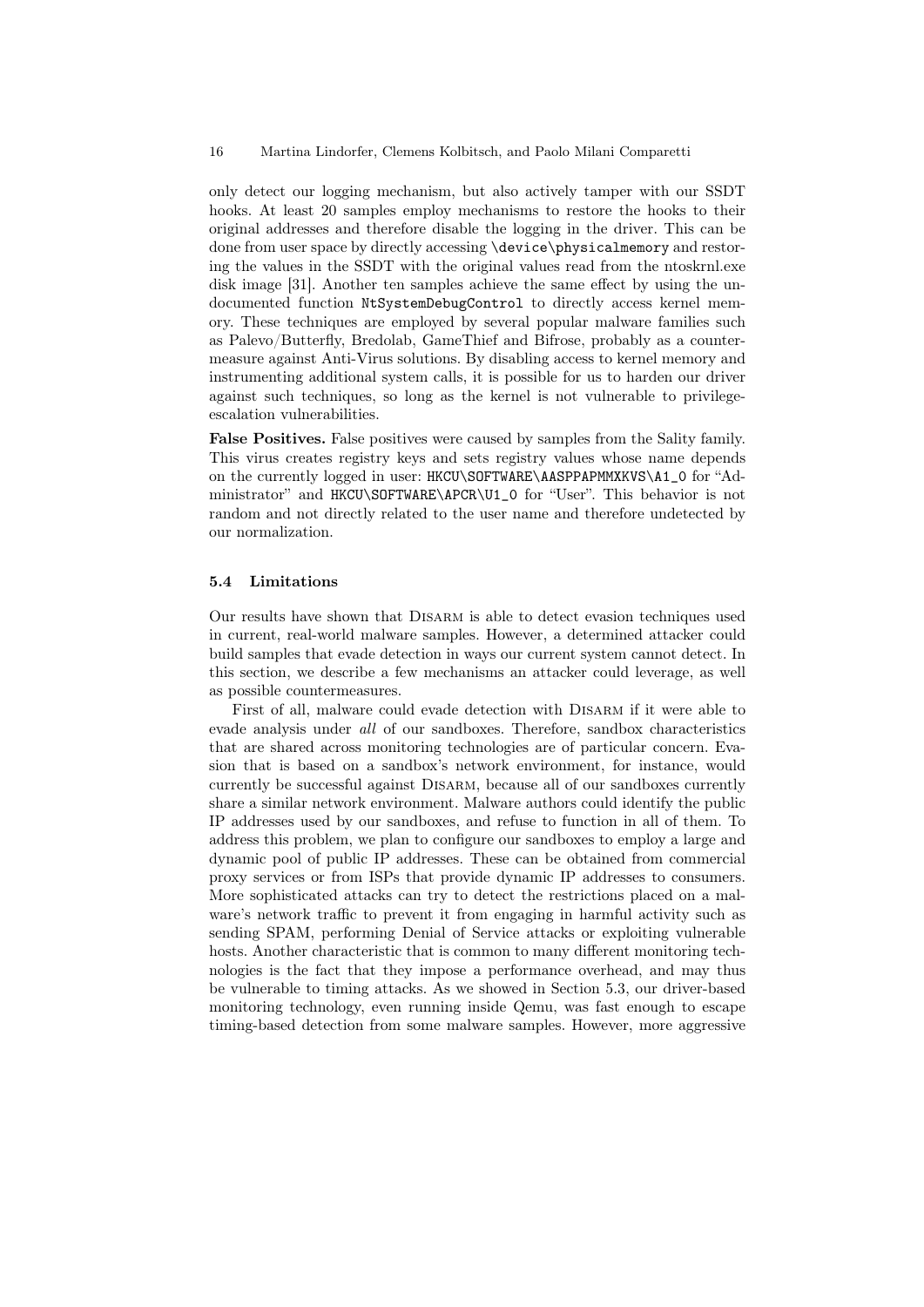timing attacks would presumably be able to detect it. We can make timing-based detection considerably harder by running the driver on a physical system instead of in an emulator.

Malware authors aware of the specifics of our system could also attack Disarm by trying to decrease their evasion score. Since the evasion score is the difference between the inter-sandbox distance and the intra-sandbox distance, this can be achieved by decreasing the former or increasing the latter. To increase the intra-sandbox distance, an attacker could add large amounts of nondeterministic behavior to the malware program. Here, one must consider two things, however: First, a sandbox that can provide fine-grained instrumentation (such as Anubis) may be able to detect execution that is highly dependent on random values [3], and flag such samples as suspicious. Second, implementing truly randomized behavior without impacting the reliability and robustness of the program can be rather challenging. Unstable malware installations are likely to raise suspicion, lead to fast removal from a system, or increase attention from malware analysts - three outcomes truly unfavorable to an attacker.

Conversely, malware authors could try to decrease their intra-sandbox distance. Since we currently compute the distance between two behavioral profiles using Jaccard index, this can be achieved by adding a number of identical features to the execution on all sandboxes. To defeat this attack, we could experiment with evasion scores calculated from the set difference of each pair of profiles, rather than from their Jaccard distance.

## 6 Related Work

Transparent Monitoring. To prevent sandbox detection, researchers have tried to develop transparent analysis platforms. Examples include Cobra [34], which is based on dynamic code translation, and Ether [9], which uses hardware assisted virtualization to implement a transparent out-of-the-box malware analysis platform. However Garfinkel et al. [12] have argued that perfect transparency against timing attacks cannot be achieved, particularly if a remote timing source (such as the Internet) is available. Pek et al. [26] have succeeded in defeating Ether using a local timing attack.

Paleari et al. [25] used fuzzing to automatically generate "red pills" capable of detecting emulated execution environments. Their results can be used to detect and fix emulator bugs before malicious code can exploit them. Martignoni et al. [22] proposed to observe malware in more realistic execution environments by distributing the execution between a security lab and multiple end-user's hosts. They thereby improve analysis coverage and are able to observe user input that triggers malicious behavior.

Evasion Detection. Chen et al. [8] were the first to develop a detailed taxonomy of anti-virtualization and anti-debugging techniques. In their experiments, 40 % of samples showed less malicious behavior with a debugger and 4 % of samples exhibited less malicious behavior under a virtual machine. However, their results were based on the comparison of single execution traces from different execution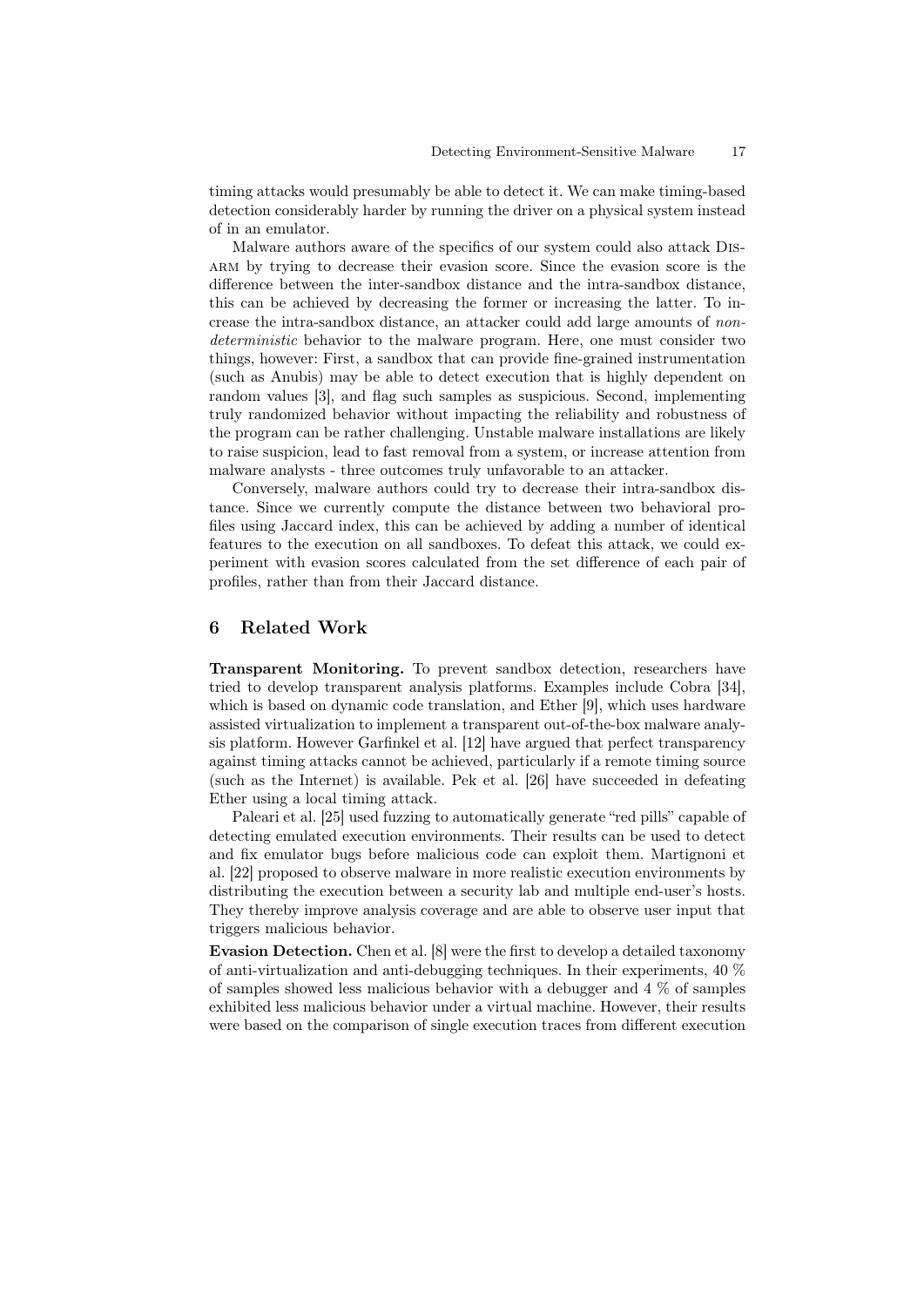environments (plain-machine, virtual-machine and debugger) and on considering any difference in persistent behavior to indicate evasion. Lau et al. [20] focused on virtual machine detection and employed a dynamic-static tracing system to identify VM detection techniques in packers.

Balzarotti et al. [2] proposed a system that replays system call traces recorded on a real host in an emulator in order to detect evasion based on CPU semantics or on timing. Kang et al. [18] use malware behavior observed in a reference platform to dynamically modify the execution environment in an emulator. They can thereby identify and bypass anti-emulation checks targeted at timing, CPU semantics and hardware characteristics. Moser et al. [23] explore multiple execution paths to provide information about triggers for malicious actions. Differential slicing [15] is able to find input and environment differences that lead to a specific deviation in behavior. The deviation that is to be used as a starting point, however, has to be identified manually. In contrast to these techniques, Disarm is agnostic to the type of evasion methods used in malware, as well as to the monitoring technologies employed. Nevertheless, evasive samples detected by our system could be further processed with these tools to automatically identify the employed evasion techniques.

## 7 Conclusion

Dynamic malware analysis systems are vulnerable to evasion from malicious programs that detect the analysis sandbox. In fact, the Anubis DMAS has been the target of a variety of evasion techniques over the years.

In this paper, we introduced DISARM, a system for detecting environmentsensitive malware. By comparing the behavior of malware across multiple analysis sandboxes, Disarm can detect malware that evades analysis by detecting a monitoring technology (e.g. emulation), as well as malware that relies on detecting characteristics of a specific Windows environment that is used for analysis. Furthermore, DISARM is compatible with essentially any in-the-box or out-ofthe-box monitoring technology. We introduced techniques for normalizing and comparing behavior observed in different sandboxes, and proposed a scoring system that uses behavior variations within a sandbox as well as between sandboxes to accurately detect samples exhibiting semantically different behavior.

We evaluated DISARM against over 1,500 malware samples in four different analysis sandboxes using two different monitoring technologies. As a result, we discovered several new evasion techniques currently in use by malware. We will apply these findings to our widely used Anubis service to prevent these attacks in the future.

Acknowledgments. The research leading to these results has received funding from the European Union Seventh Framework Programme under grant agreement n. 257007 (SysSec), from the Prevention, Preparedness and Consequence Management of Terrorism and other Security-related Risks Programme European Commission - Directorate-General Home Affairs (project i-Code), and from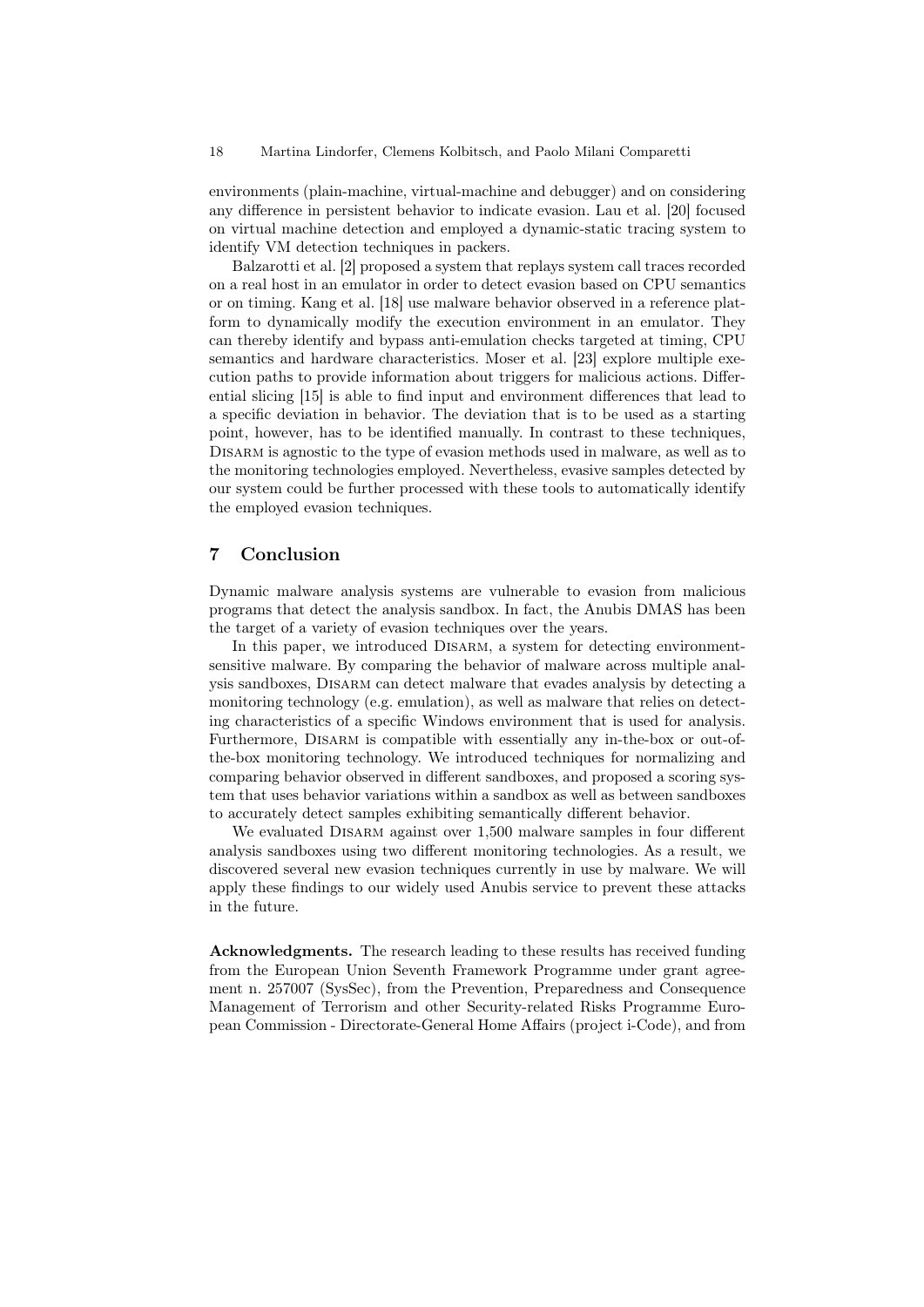the Austrian Research Promotion Agency (FFG) under grant 820854 (TRUDIE). This publication reflects the views only of the authors, and the Commission cannot be held responsible for any use which may be made of the information contained therein.

## References

- 1. Bailey, M., Oberheide, J., Andersen, J., Mao, Z.M., Jahanian, F., Nazario, J.: Automated Classification and Analysis of Internet Malware. In: Proceedings of the 10th International Symposium on Recent Advances in Intrusion Detection (RAID) (2007)
- 2. Balzarotti, D., Cova, M., Karlberger, C., Kruegel, C., Kirda, E., Vigna, G.: Efficient Detection of Split Personalities in Malware. In: Proceedings of the 17th Annual Network and Distributed System Security Symposium (NDSS) (2010)
- 3. Bayer, U., Comparetti, P., Hlauschek, C., Kruegel, C., Kirda, E.: Scalable, Behavior-Based Malware Clustering. In: Proceedings of the 16th Annual Network and Distributed System Security Symposium (NDSS) (2009)
- 4. Bayer, U., Habibi, I., Balzarotti, D., Kirda, E., Kruegel, C.: A View on Current Malware Behaviors. In: 2nd USENIX Workshop on Large-Scale Exploits and Emergent Threats (LEET) (2009)
- 5. Bayer, U., Kirda, E., Kruegel, C.: Improving the Efficiency of Dynamic Malware Analysis. In: Proceedings of the ACM Symposium on Applied Computing (SAC) (2010)
- 6. Bayer, U., Kruegel, C., Kirda, E.: TTAnalyze: A Tool for Analyzing Malware. In: Proceedings of the 15th European Institute for Computer Antivirus Research (EICAR) Annual Conference (2006)
- 7. Bellard, F.: QEMU, a Fast and Portable Dynamic Translator. In: USENIX Annual Technical Conference (2005)
- 8. Chen, X., Andersen, J., Mao, Z.M., Bailey, M., Nazario, J.: Towards an Understanding of Anti-Virtualization and Anti-Debugging Behavior in Modern Malware. In: Proceedings of the 38th Annual IEEE International Conference on Dependable Systems and Networks (DSN) (2008)
- 9. Dinaburg, A., Royal, P., Sharif, M., Lee, W.: Ether: Malware Analysis via Hardware Virtualization Extensions. In: Proceedings of the ACM Conference on Computer and Communications Security (CCS) (2008)
- 10. Ferrie, P.: Attacks on Virtual Machine Emulators. Tech. rep., Symantec Research White Paper (2006)
- 11. Ferrie, P.: Attacks on More Virtual Machines (2007)
- 12. Garfinkel, T., Adams, K., Warfield, A., Franklin, J.: Compatibility is Not Transparency: VMM Detection Myths and Realities. In: Proceedings of the 11th Workshop on Hot Topics in Operating Systems (HotOS-XI) (2007)
- 13. Hoglund, G., Butler, J.: Rootkits: Subverting the Windows kernel. Addison-Wesley Professional (2005)
- 14. Jaccard, P.: The Distribution of Flora in the Alpine Zone. The New Phytologist 11(2) (1912)
- 15. Johnson, N.M., Caballero, J., Chen, K.Z., McCamant, S., Poosankam, P., Reynaud, D., Song, D.: Differential Slicing: Identifying Causal Execution Differences for Security Applications. In: IEEE Symposium on Security and Privacy (2011)